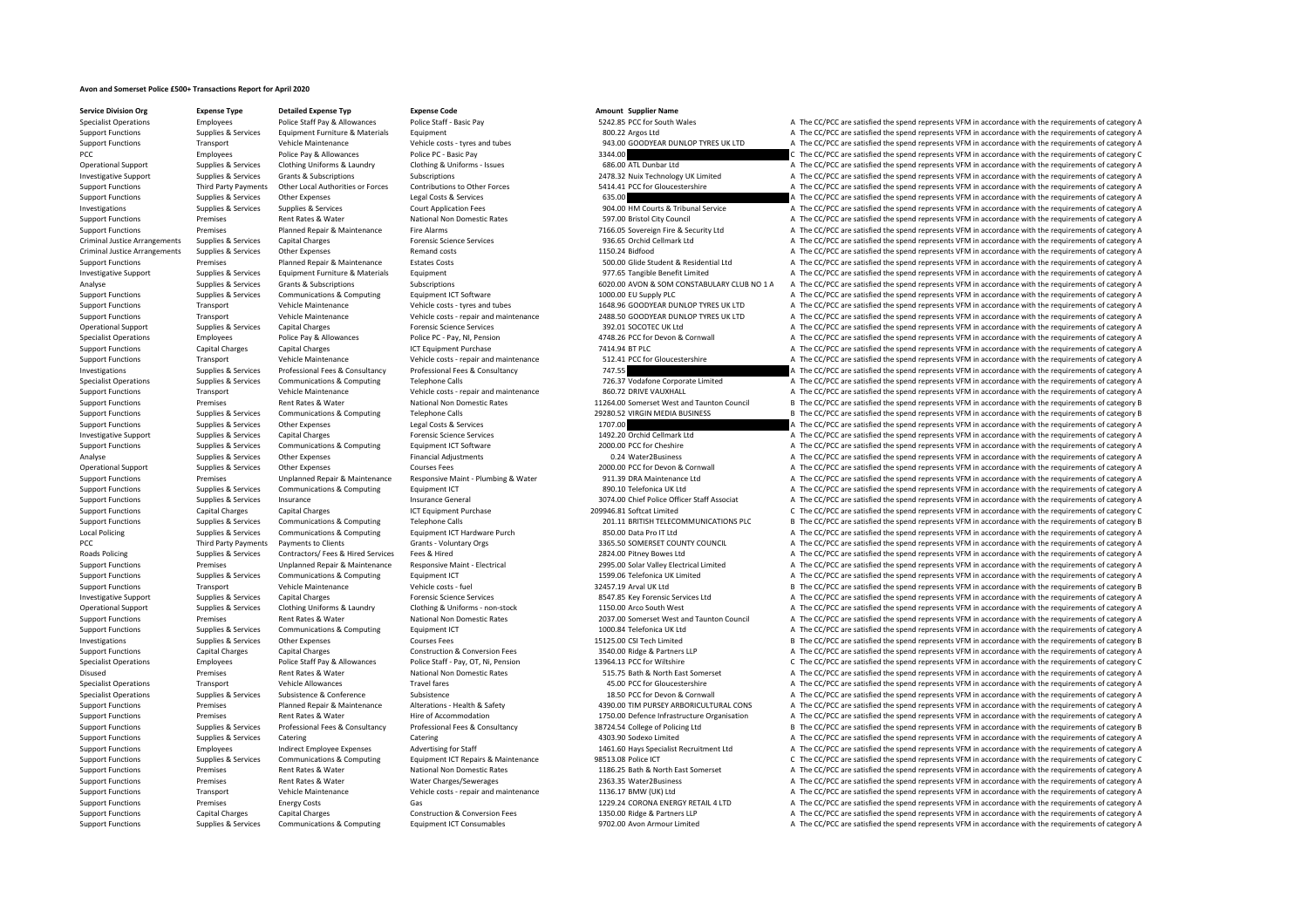Specialist Operations Supplies & Services Other Expenses Courses Fees Courses Fees 1375.00 A The CC/PCC are satisfied the spend represents VFM in accordance with the requirements of category A Support Functions Premises Planned Repair & Maintenance Intruder Alarms 510.17 Sovereign Fire & Security Ltd A The CC/PCC are satisfied the spend represents VFM in accordance with the requirements of category A Support Functions Supplies & Services Contractors/ Fees & Hired Services Fees & Hired Present Services Fees & Hired A The CC/PCC are satisfied the spend represents VFM in accordance with the requirements of category A Support Functions Supplies & Services Professional Fees & Consultancy Professional Fees & Consultancy Professional Fees & Consultancy Professional Fees & Consultancy 108238.00 IBM (United Kingdom) Ltd Support Functions Cur Support Functions Support Functions Support Functions Support Functions and COUNTY COUNCIL A The CC/PCC are satisfied the spend represents VFM in accordance with the requirements of category A Support Functions Premises Energy Costs Gas Gas 1408.46 CORONA ENERGY RETAIL 4 LTD A The CC/PCC are satisfied the spend represents VFM in accordance with the requirements of category A Support Functions Premises Rent Rates & Water Water Charges/Sewerages 664.12 Western Power Distribution (SW) A The CC/PCC are satisfied the spend represents VFM in accordance with the requirements of category A The crystal Support Functions Transport Vehicle Maintenance Vehicle costs ‐ tyres and tubes 820.30 GOODYEAR DUNLOP TYRES UK LTD A The CC/PCC are satisfied the spend represents VFM in accordance with the requirements of category A Investigative Support Capital Charges Capital Charges Capital Charges ICT Equipment Purchase 4149.00 Bechtle Direct Ltd A The CC/PCC are satisfied the spend represents VFM in accordance with the requirements of category A Investigative Support Support Support Supportes Capital Charges Capital Charges Forensic Science Services Forensic Science Services Capital Support of The CC/PCC are satisfied the spend represents VFM in accordance with th Investigative Support Supplies & Services Capital Charges A The Charges Forensic Science Services 4125.17 SOCOTEC UK Ltd A The CC/PCC are satisfied the spend represents VFM in accordance with the requirements of category A Support Functions Transport Vehicle Maintenance Vehicle costs repair and maintenance 619.69 City West Commercials Ltd A The CC/PCC are satisfied the spend represents VFM in accordance with the requirements of category A Operational Support Supplies & Services Equipment Eurniture & Materials Equipment Equipment Equipment Equipment<br>Consultancy Professional Res & Consultancy Professional Fees & Consultancy Professional Fees & Consultancy Pro Operational Support Supplies & Services Professional Fees & Consultancy Professional Fees & Consultancy Professional Fees & Consultancy Professional Fees & Consultancy and the state of category and the methods Support of t Support Functions Premises Rent Rates & Water Landlords Service Charge 9760.50 SOUTH SOMERSET DISTRICT COUNCIL B The CC/PCC are satisfied the spend represents VFM in accordance with the requirements of category B Support Functions Supplies & Services Communications & Computing Equipment ICT Software 4100.00 SHL GROUP LTD A The CC/PCC are satisfied the spend represents VFM in accordance with the requirements of category A Support Functions Premises Rent Rates & Water National Non Domestic Rates 1536.00 Mendip District Council A The CC/PCC are satisfied the spend represents VFM in accordance with the requirements of category A Support Functions Supplies & Services Communications & Computing Equipment ICT Repairs & Maintenance 2470.49 Bottomline Technologies Limited A The CC/PCC are satisfied the spend represents VFM in accordance with the requir Disused Supplies & Services Printing Stationery & Office Exp Reprographics 839.67 Xerox (UK) Ltd A The CC/PCC are satisfied the spend represents VFM in accordance with the requirements of category A Support Functions Premises Premises Rent Rates & Water National Non Domestic Rates 902.30 North Somerset Council A The CC/PCC are satisfied the spend represents VFM in accordance with the requirements of category A The Cou Insurance Insurance General 2007 2007 3074.00 Chief Police Officer Staff Associat A The CC/PCC are satisfied the spend represents VFM in accordance with the requirements of category A Support Functions Supplies & Services Insurance Insurance Insurance General Insurance General 561.00 Chief Police Officer Staff Associat A The CC/PCC are satisfied the spend represents VFM in accordance with the requiremen Support Functions Support Support Support Communications & Computing Equipment ICT Repairs & Maintenance 3936.00 Pomerov IT Solutions UK Limited A The CC/PCC are satisfied the spend represents VFM in accordance with the re Support Functions Transport Vehicle Maintenance Vehicle costs – fuel Vehicle Costs – fuel 19188.65 Arval UK Ltd Support Ltd B The CC/PCC are satisfied the spend represents VFM in accordance with the requirements of categor Transport Vehicle Maintenance Vehicle costs ‐ repair and maintenance 1221.44 CASTROL (UK) LTD A The CC/PCC are satisfied the spend represents VFM in accordance with the requirements of category A PCC Third Party Payments Payments to Clients Same Crants - Voluntary Orgs 101720.00 NHS Bristol North Somerset C The CC/PCC are satisfied the spend represents VFM in accordance with the requirements of category C Support Functions Supplies & Services Communications & Computing Equipment ICT Repairs & Maintenance 7872.47 CIVICA UK LTD A The CC/PCC are satisfied the spend represents VFM in accordance with the requirements of category Local Policing Supplies Supplies & Services Communications & Computing Equipment ICT Hardware Purch 3910.00 Data Pro IT Ltd A The CC/PCC are satisfied the spend represents VFM in accordance with the requirements of categor A The CC/PCC are satisfied the spend represents VFM in accordance with the requirements of category A Support Functions Supplies & Services Contractors/ Fees & Hired Services Fees & Hired The Manual 2000.00 THE OPEN UNIVERSITY A The CC/PCC are satisfied the spend represents VFM in accordance with the requirements of catego Support Functions Support Support Support Support of category and English Consultancy Professional Fees & Consultancy Professional Fees & Consultancy Consultancy and the CONSULTANCY Consultancy limited a The CC/PCC are sat Support Functions Third Party Payments Other Local Authorities or Forces Contributions to Other Forces Support Definition and the CONCESC Care attention of the CONCESC ARE CONCESC ARE CONCESC AND THE CONCESC ARE CONCESC AN Specialist Operations Supplies A Service Services A The CC/PCC are satisfied the spend represents VFM in accordance with the requirements of category A Specialist Operations Employees Police Pay & Allowances Police Inspector - Standby Payments, NI 1229.55 PCC for Dorset A The CC/PCC are satisfied the spend represents VFM in accordance with the requirements of category A Support Functions Premises Rent Rates & Water National Non Domestic Rates 2094.00 Mendip District Council A The CC/PCC are satisfied the spend represents VFM in accordance with the requirements of category A Specialist Operations Third Party Payments Other Local Authorities or Forces Contributions to Other Forces 5157.61 PCC for Gloucestershire A The CC/PCC are satisfied the spend represents VFM in accordance with the requirem Support Functions Supplies & Services Other Expenses Courses Fees Courses Fees 12000.00 PCC for Northamptonshire B The CC/PCC are satisfied the spend represents VFM in accordance with the requirements of category B Operational Support Supplies & Services Equipment Furniture & Materials Equipment Equipment Equipment Equipment and the Support and the Support and the Support of the Support of The CONSTANT CONSTANT OF The CONSTANT A The Support Functions Transport Vehicle Maintenance Vehicle costs - repair and maintenance 1681.62 Rowcliffes Of Yeovil A The CC/PCC are satisfied the spend represents VFM in accordance with the requirements of category A Support Functions Supplies & Services Other Expenses Legal Fees 3rd Party 4890.00 A The CC/PCC are satisfied the spend represents VFM in accordance with the requirements of category A Franses Support Europe Planned Repair & Maintenance Planned Maint - Ext Wall Window or Door Sanda Support and the CC/PCC are satisfied the spend represents VFM in accordance with the requirements of category A Support Func Transport Vehicle Hire Hired Vehicle Costs Functions Costs 590.80 Scot Group Ltd A The CC/PCC are satisfied the spend represents VFM in accordance with the requirements of category A The Criter Association and the result o Specialist Operations Employees Police Pay & Allowances Police Sergeant - Pay, NI, Pension 4546.78 PCC for Dorset A The CC/PCC are satisfied the spend represents VFM in accordance with the requirements of category A Criminal Justice Arrangements Supplies & Services Equipment Furniture & Materials Equipment Operational Equipment Operational 212.50 Rapiscan Systems Limited A The CC/PCC are satisfied the spend represents VFM in accordanc Support Functions Premises Premises Energy Costs Electricity Electricity Premises Electricity 2859.57 British Gas Business (Electric) A The CC/PCC are satisfied the spend represents VFM in accordance with the requirements Local Policing Supplies & Services Other Expenses Publicity & Promotions 9200.00 Caroline Booth Ltd A The CC/PCC are satisfied the spend represents VFM in accordance with the requirements of category A Criminal Justice Arrangements Supplies & Services Other Expenses Remand costs Remand costs 2414.11 Bidfood A The CC/PCC are satisfied the spend represents VFM in accordance with the requirements of category A PCC Third Party Payments Payments of Clients Grants - Voluntary Orgs 37147.25 Barnardos 37147.25 Barnardos B The CC/PCC are satisfied the spend represents VFM in accordance with the requirements of category B<br>Support Funct Support Functions Supplies Services Communications & Computing Equipment ICT Software 4973.19 CJ Freeman & Co Ltd A The CC/PCC are satisfied the spend represents VFM in accordance with the requirements of category A Support Functions Supplies & Services Other Expenses Legal Costs & Services 2977.00 2077.00 A The CC/PCC are satisfied the spend represents VFM in accordance with the requirements of category A Support Functions Supplies & Services Capital Charges **Forensic Science Services** 1958.68 Orchid Cellmark Ltd A The CC/PCC are satisfied the spend represents VFM in accordance with the requirements of category A Operational Support Supplies & Services Other Expenses Dogs - Purchase Dogs and Dogs Purchase 500.00 Buddy's Rural Animal Rescue A The CC/PCC are satisfied the spend represents VFM in accordance with the requirements of ca Support Functions Premises Fuergy Costs Gas Gas 2928.85 CORONA ENFRGY RETAIL 4 LTD A The CC/PCC are satisfied the spend represents VFM in accordance with the requirements of category A Support Functions Supplies & Services Other Expenses Legal Costs & Services 1088.00 A The CC/PCC are satisfied the spend represents VFM in accordance with the requirements of category A Investigative Support Support Support Support Support Equipment Furniture & Materials Equipment Operational Equipment Operational 549.02 WA Products (UK) Ltd L/a SceneSafe A The CC/PCC are satisfied the spend represents VF Support Functions Supplies & Services Communications & Computing Equipment ICT Equipment ICT 1761.81 Telefonica UK Limited A The CC/PCC are satisfied the spend represents VFM in accordance with the requirements of category Operational Support Supplies & Services Clothing Uniforms & Laundry Clothing & Uniforms - Issues 1650.00 WA Products (UK) I to the Serve Safe A The CC/PCC are satisfied the spend represents VEM in accordance with the requi Support Functions Premises Rent Rates & Water National Non Domestic Rates 1308.75 Bristol City Council A The CC/PCC are satisfied the spend represents VFM in accordance with the requirements of category A Support Functions Third Party Payments Other Local Authorities or Forces Contributions to Other Forces S134.75 PCC for Gloucestershire A The CC/PCC are satisfied the spend represents VFM in accordance with the requirements Specialist Operations Employees Police Pay & Allowances Police PC - Pay, NI, Pension 4737.66 PCC for Devon & Cornwall A The CC/PCC are satisfied the spend represents VFM in accordance with the requirements of category A Support Functions Supplies & Services Subsistence & Conference Conference Conference A Meeting Expenses 699.75 Confederation of British Metalformi A The CC/PCC are satisfied the spend represents VFM in accordance with the Analyse Supplies Services Other Expenses Financial Adjustments Financial Adjustments – 1.14 College of Policing Ltd B The CC/PCC are satisfied the spend represents VFM in accordance with the requirements of category B Supp Specialist Operations Supplies & Services Equipment Eurniture & Materials Equipment Equipment and the service Equipment 19.29 A The CC/PCC are satisfied the spend represents VFM in accordance with the requirements of categ Support Functions Supplies & Services Printing Stationery & Office Exp Postage Protage 3000.00 PURCHASE POWER A The CC/PCC are satisfied the spend represents VFM in accordance with the requirements of category A Support Functions Transport Vehicle Maintenance Vehicle costs – tyres and tubes 1010.87 GOODYEAR DUNLOP TYRES UK LTD A The CC/PCC are satisfied the spend represents VFM in accordance with the requirements of category A Cat Support Functions Supplies A The CC/PCC are satisfied the spend represents VFM in accordance with the requirements of category A<br>A The CC/PCC are satisfied the spend represents VFM in accordance with the requirements of ca Support Functions Transport Vehicle Maintenance Vehicle costs – tyres and tubes 1288.00 GOODYEAR DUNLOP TYRES UK LTD A The CC/PCC are satisfied the spend represents VFM in accordance with the requirements of category A Support Functions Premises Planned Repair & Maintenance Servicing - Mechanical Plant 983.00 NETWORK SECURITY SYSTEMS EUROPE (UK A The CC/PCC are satisfied the spend represents VFM in accordance with the requirements of cat Support Functions Supplies & Services Other Expenses Legal Costs & Services 3000.00 3000.00 A The CC/PCC are satisfied the spend represents VFM in accordance with the requirements of category A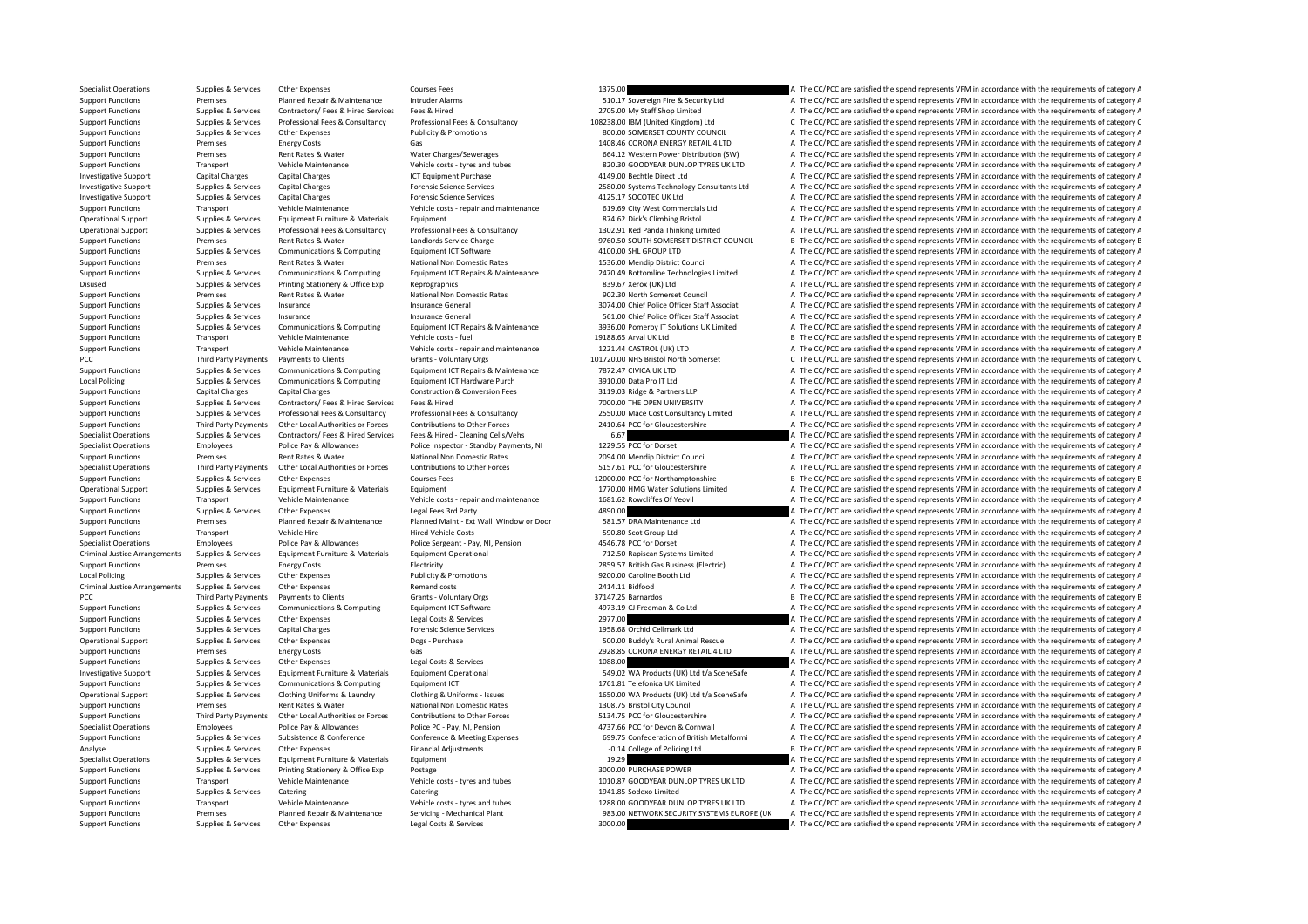Supplies & Services Equipment Furniture & Materials Publications including books 5818.00 Multi Packaging Solutions A The CC/PCC are satisfied the spend represents VFM in accordance with the requirements of category A Analyse Employees Police Staff Pay & Allowances Staffing Agency 10390.78 Matrix SCM Ltd B The CC/PCC are satisfied the spend represents VFM in accordance with the requirements of category B Support Functions Premises Rent Rates & Water Rents Rents Rents Rents Rents Rents Rents Rents Rents Rents Rents Rents Rents Rents Rents Rents Rents Rents Rents Rents Rents Rents Rents Rents Rents Rents Rents Rents Rents Re Support Functions Third Party Payments Payments of Clients Grants - Voluntary Orgs Grants - Voluntary Orgs 8450.00 1625 Independent People A The CC/PCC are satisfied the spend represents VFM in accordance with the requirem Supplies & Services Contractors/ Fees & Hired Services Fees & Hired Services Fees & Hired 1301.50 SOMERSET COUNTY COUNCIL A The CC/PCC are satisfied the spend represents VFM in accordance with the requirements of category Support Functions Premises Premises Rent Rates & Water National Non Domestic Rates 27904.00 Bristol City Council B The CC/PCC are satisfied the spend represents VFM in accordance with the requirements of category B Council Operational Support Supplies & Services Clothing Uniforms & Laundry Clothing & Uniforms - Issues 3500.00 WA Products (UK) Ltd t/a SceneSafe A The CC/PCC are satisfied the spend represents VFM in accordance with the require Support Functions Premises Fuergy Costs Gas Gas 912.31 CORONA ENFRGY RETAIL 4 LTD A The CC/PCC are satisfied the spend represents VFM in accordance with the requirements of category A Operational Support Supplies & Services Other Expenses Horses Equipment Horses Foundance Stategory A The CC/PCC are satisfied the spend represents VFM in accordance with the requirements of category A Support Functions Supplies & Services Communications & Computing Faultoment ICT 1605.00 FE Limited 1605.00 FE Limited A The CC/PCC are satisfied the spend represents VFM in accordance with the requirements of category A Investigative Support Supplies & Services Medical Fees Pathologists reports Pathologists reports 2651.00 Dr R J Delaney A The CC/PCC are satisfied the spend represents VFM in accordance with the requirements of category A Specialist Operations Supplies & Sepulces Professional Fees & Consultancy Professional Fees & Consultancy Professional Fees & Consultancy Professional Fees & Consultancy 2459 00 LIK Security Verting (LIKSV) A The CC/PCC ar Support Functions Capital Charges Capital Charges Capital Charges Construction & Conversion Fees 9727.00 HLMAD LIMITED A The CC/PCC are satisfied the spend represents VFM in accordance with the requirements of category A T Specialist Operations Supplies & Services Professional Fees & Consultancy Professional Fees & Consultancy Professional Fees & Consultancy Professional Fees & Consultancy Professional Fees & Consultancy 21910.00 PCC for Glo Support Functions Supplies & Services Contractors/ Fees & Hired Services Fees & Hired 2330.83 My Staff Shop Limited A The CC/PCC are satisfied the spend represents VFM in accordance with the requirements of category A Support Functions Premises Energy Costs Gas Gas Gas ST2.46 CORONA ENERGY RETAIL 4 LTD A The CC/PCC are satisfied the spend represents VFM in accordance with the requirements of category A Supplies Supplies & Services Equipment Furniture & Materials Equipment Operational experiment of the CONDUCT CHANNER (UK) Ltd Va SceneSafe A The CC/PCC are satisfied the spend represents VFM in accordance with the requirem Support Functions Premises Rent Rates & Water National Non Domestic Rates S163.93 Mendip District Council A The CC/PCC are satisfied the spend represents VFM in accordance with the requirements of category A The Cripcial A Specialist Operations Third Party Payments Other Local Authorities or Forces Contributions to Other Forces 4844.65 PCC for Gloucestershire A The CC/PCC are satisfied the spend represents VFM in accordance with the requirem Support Functions Premises Planned Repair & Maintenance Estates Costs 1317.28 MOBILE MINI UK LTD A The CC/PCC are satisfied the spend represents VFM in accordance with the requirements of category A The Criterial Support F A The CC/PCC are satisfied the spend represents VFM in accordance with the requirements of category A Support Functions Capital Charges Capital Charges Construction & Conversion Fees 2800.00 Ridge & Partners LLP A The CC/PCC are satisfied the spend represents VFM in accordance with the requirements of category A Support Functions Supplies & Services Professional Fees & Consultancy Professional Fees & Consultancy Professional Fees & Consultancy A The CC/PCC are satisfied the spend represents VFM in accordance with the requirements Support Functions Premises Premises Premises Premises Support General Waste Costs General Waste Costs 674.80 Perrys Recycling Ltd A The CC/PCC are satisfied the spend represents VFM in accordance with the requirements of c B The CC/PCC are satisfied the spend represents VFM in accordance with the requirements of category B Operational Support Supplies & Services Clothing Uniforms & Laundry Clothing & Uniforms - Issues 761.63 Natales Limited T/A Simply 2 Pet Pro A The CC/PCC are satisfied the spend represents VFM in accordance with the requir Analyse Transport Vehicle Allowances Travel fares Travel fares 2427.23 A The CC/PCC are satisfied the spend represents VFM in accordance with the requirements of category A Analyse Employees Police Staff Pay & Allowances Staffing Agency Staffing Agency 10091.83 Matrix SCM Ltd B The CC/PCC are satisfied the spend represents VFM in accordance with the requirements of category B Investigations S A The CC/PCC are satisfied the spend represents VFM in accordance with the requirements of category A Support Functions Supplies & Services Other Expenses Financial Adjustments Financial Adjustments 626.25 Corporate Support HQ Imprest A The CC/PCC are satisfied the spend represents VFM in accordance with the requirements o Support Functions Premises Premises Premises Seneral Waste Costs 527.25 Cannon Hygiene Ltd A The CC/PCC are satisfied the spend represents VFM in accordance with the requirements of category A Support Functions Supplies & Services Equipment - Consumables Equipment - Consumables Equipment - Consumables Equipment - Consumables a The CC/PCC are satisfied the spend represents VFM in accordance with the requirements A The CC/PCC are satisfied the spend represents VFM in accordance with the requirements of category A Analyse Third Party Payments Payments of Clients Grants - Voluntary Orgs Grants - 108668.00 SOMERSET COUNTY COUNCIL C The CC/PCC are satisfied the spend represents VFM in accordance with the requirements of category C<br>Supp Support Functions Transport Vehicle Maintenance Vehicle costs – tyres and tubes 1060.00 GOODYEAR DUNLOP TYRES UK LTD A The CC/PCC are satisfied the spend represents VFM in accordance with the requirements of category A Support Functions Supplies & Services Subsistence & Conference Conference Conference A Meeting Expenses 560.00 Bridgwater & Taunton College A The CC/PCC are satisfied the spend represents VFM in accordance with the require Analyse Supplies & Services Supplies & Services Abortive Costs 2440174.00 PCC for Cheshire C The CC/PCC are satisfied the spend represents VFM in accordance with the requirements of category C Support Functions Supplies & Services Other Expenses Courses Fees Courses Fees 1341.00 Primary Care Commissioning CIC A The CC/PCC are satisfied the spend represents VFM in accordance with the requirements of category A Th Support Functions Supplies & Services Communications & Communications & Communications & Communications & Communications For Function Function Functions and the CONCLUST CONTECT CONTECT ATTENTIES A The CC/PCC are satisfied Support Functions Transport Vehicle Maintenance Vehicle costs – repair and maintenance 509.39 Rowcliffes Of Yeovil A The CC/PCC are satisfied the spend represents VFM in accordance with the requirements of category A The C Support Functions Supplies & Services Equipment Furniture & Materials Equipment Equipment Equipment Equipment Support The CC/PCC are satisfied the spend represents VFM in accordance with the requirements of category A The Local Policing Catering Catering Catering Catering Catering Catering Catering Catering Catering Catering Catering Catering a The CC/PCC are satisfied the spend represents VFM in accordance with the requirements of category Investigative Supplies & Services Professional Fees & Consultancy Professional Fees & Consultancy Professional Fees & Consultancy Professional Fees & Consultancy 2012 8.0 PCC for West Mercia A The CC/PCC are satisfied the Support Functions Transport Vehicle Maintenance Vehicle costs - repair and maintenance 896.98 Alliance Automotive T/A Mill Autoq A The CC/PCC are satisfied the spend represents VFM in accordance with the requirements of ca Support Functions Capital Charges Capital Charges Capital Charges Capital Charges ICT Equipment Purchase 3660.00 Tangible Benefit Limited A The CC/PCC are satisfied the spend represents VFM in accordance with the requireme PCC Supplies & Services Grants & Subscriptions Subscriptions Subscriptions Subscriptions Subscriptions Subscriptions Subscriptions 2177.14 Association Of Police & Crime A The CC/PCC are satisfied the spend represents VFM i Support Functions Premises Energy Costs Gas Gas Gas Function Content of Costs Gas Category A The CC/PCC are satisfied the spend represents VFM in accordance with the requirements of category A Support Functions Supplies & Services Professional Fees & Consultancy Professional Fees & Consultancy Professional Fees & Consultancy Professional Fees & Consultancy (2420.00 UK Security Vetting (UKSV) A The CC/PCC are sat Support Functions Transport Vehicle Maintenance Vehicle costs fuel 22429.20 Arval UK Ltd B The CC/PC are satisfied the spend represents VFM in accordance with the requirements of category B Specialist Operations Transport Vehicle Maintenance Vehicle costs ‐ fuel 1149.70 1149.70 A The CC/PCC are satisfied the spend represents VFM in accordance with the requirements of category A Support Functions Premises Planned Repair & Maintenance Premises Costs 3416.36 AMP Biomass Fuel T/A AMP A The CC/PCC are satisfied the spend represents VFM in accordance with the requirements of category A Support Functions Third Party Payments Other Local Authorities or Forces Contributions to Other Forces 2135.00 North Yorkshire PCC And the CC/PCC are satisfied the spend represents VFM in accordance with the requirements o Specialist Operations Third Party Payments Other Incel Authorities or Engres Contributions to Other Engres Contributions to Other Engres 17055 10 PC for Wiltshire R. The CC/PC are astisfied the spend represents VEM in acco PCC Supplies & Services Other Expenses External Audit Fee 6998.00 GRANT THORNTON UK LLP A The CC/PCC are satisfied the spend represents VFM in accordance with the requirements of category A Investigative Support Supplies & Services Professional Fees & Consultancy Professional Fees & Consultancy Professional Fees & Consultancy Professional Fees & Consultancy 1069.00 Systems Technology Consultants Ltd A The CC/ Roads Policing Supplies & Services Printing Stationery & Office Exp Postage Prostage and States and States and States and States and The CC/PCC are satisfied the spend represents VFM in accordance with the requirements of Supplies & Services Communications & Computing Foulyment ICT Hardware Purch 921.90 Tangible Benefit Limited A The CC/PCC are satisfied the spend represents VFM in accordance with the requirements of category A Support Functions Premises Premises Premises Energy Costs Gas Gas Gas Gas Cases Cases Conference Gas 1.1.61 PCC of Bath A The CC/PCC are satisfied the spend represents VFM in accordance with the requirements of category A Supplies & Subsistence Subsistence Subsistence Subsistence Subsistence Conference Subsistence Subsistence Conference of Subsistence Conference 11.61 PCC for Wiltshire C The CC/PCC are satisfied the spend represents VFM in Support Functions Premises Unplanned Repair & Maintenance Responsive Maint • Plumbing & Water 3980.00 DRA Maintenance Ltd A The CC/PCC are satisfied the spend represents VFM in accordance with the requirements of category Local Policing Supplies & Services Printing Stationery & Office Exp Stationery Stationery 1909.00 PSL Print Management Ltd A The CC/PCC are satisfied the spend represents VFM in accordance with the requirements of category Support Functions Supplies & Services Communications & Computing Equipment ICT 43338.82 Telefonica UK Limited B The CC/PCC are satisfied the spend represents VFM in accordance with the requirements of category B Investigative Support Supplies & Services Equipment Furniture & Materials Equipment Operational Equipment Operational capaca by the CALL CHAN CALL CALL CALL CALL CALL A The CCACC are satisfied the spend represents VFM in a Support Functions Capital Charges Capital Charges Capital Charges ICT Equipment Purchase 120510.00 Reveal Media Ltd C The CC/PCC are satisfied the spend represents VFM in accordance with the requirements of category C Specialist Operations Premises Rent Rates & Water Mational Non Domestic Rates 1210.75 North Somerset Council A The CC/PCC are satisfied the spend represents VFM in accordance with the requirements of category A Support Fun C The CC/PCC are satisfied the spend represents VFM in accordance with the requirements of category C Support Functions Supplies & Services Medical Fees Drugs & Medical Requisites 1299.20 A The CC/PCC are satisfied the spend represents VFM in accordance with the requirements of category A Roads Policing Supplies & Services Contractors/ Fees & Hired Services Fees & Hired 2824.00 Pitney Bowes Ltd A The CC/PCC are satisfied the spend represents VFM in accordance with the requirements of category A Support Functions Premises Rent Rates & Water National Non Domestic Rates 3862.00 Bristol City Council A The CC/PCC are satisfied the spend represents VFM in accordance with the requirements of category A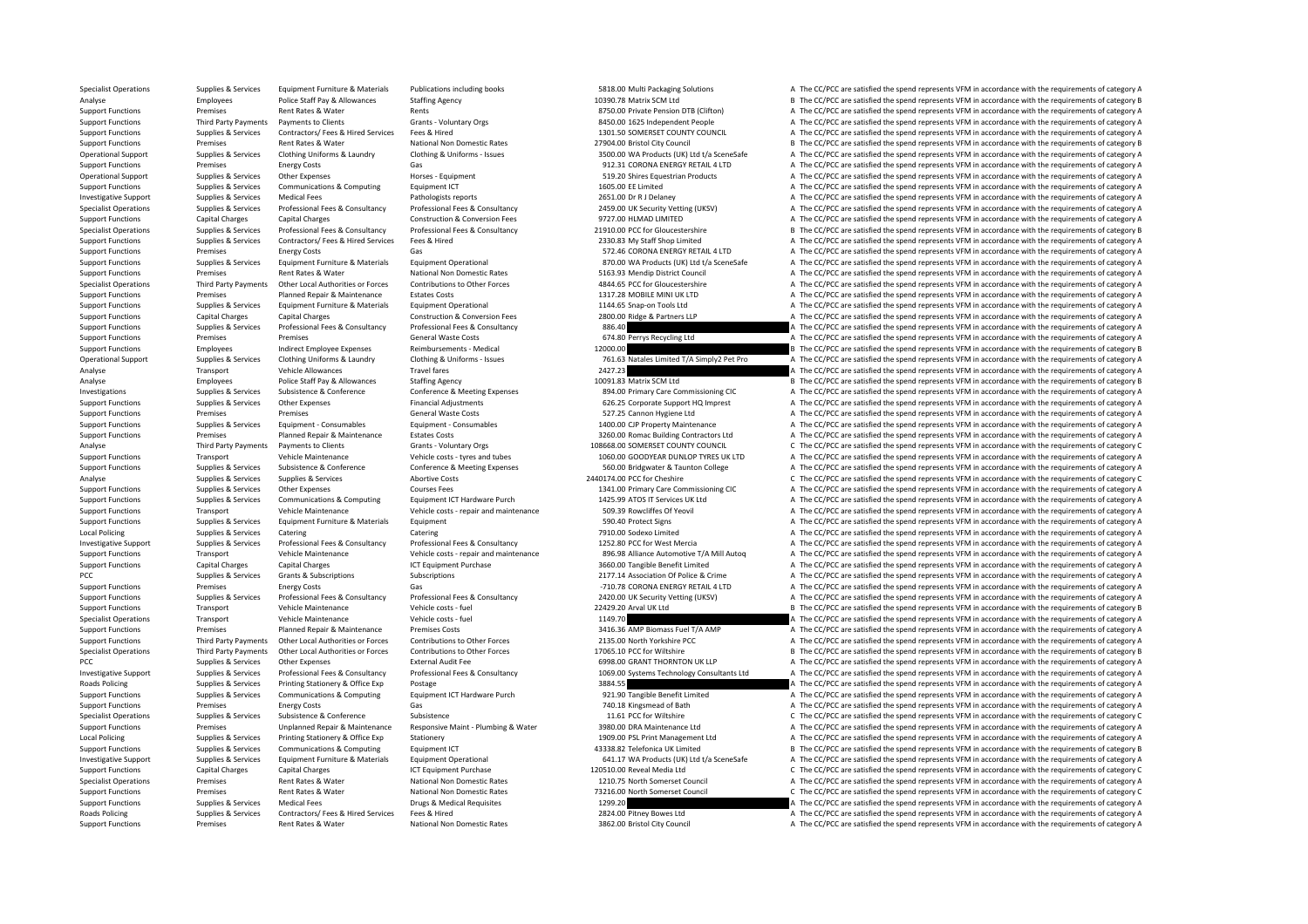Support Functions Transport Vehicle Maintenance Vehicle costs - licences 4779.00 Corporate Support HQ Imprest A The CC/PCC are satisfied the spend represents VFM in accordance with the requirements of category A

Support Functions Capital Charges Capital Charges Construction & Conversion Fees 1360.00 Ridge & Partners LLP A The CC/PCC are satisfied the spend represents VFM in accordance with the requirements of category A Operational Support Supplies & Services Clothing Uniforms & Laundry Clothing & Uniforms - Issues 3281.50 Westcare Ltd T/A Westcare Supply Zo A The CC/PCC are satisfied the spend represents VFM in accordance with the requir Specialist Operations Employees Police Pay & Allowances Police Chief Inspector - Pay, NI, Pension, HA 7352.82 PCC for Gloucestershire A The CC/PCC are satisfied the spend represents VFM in accordance with the requirements Specialist Operations Supplies & Services Capital Charges Capital Charges Forensic Science Services 20120 20125 Orchid Cellmark Ltd A The CC/PCC are satisfied the spend represents VFM in accordance with the requirements of Support Functions Supplies A The CC/PCC are satisfied the spend represents VFM in accordance with the requirements of category A Support Functions Supplies & Services Communications & Computing Equipment ICT Repairs & Maintenance 76323.32 Vysiion Ltd C The CC/PCC are satisfied the spend represents VFM in accordance with the requirements of category Support Functions Supplies & Services Contractors/ Fees & Hired Services Fees & Hired Fees A Hired 1775.00 My Staff Shop Limited A The CC/PCC are satisfied the spend represents VFM in accordance with the requirements of ca Operational Support Supplies & Services Other Expenses Vet Fees & Supplies Vet Fees & Supplies 1108.70 A NICHOLS (COW MILLS) LTD A The CC/PCC are satisfied the spend represents VFM in accordance with the requirements of ca Support Functions Premises Rent Rates & Water Rents Rents Rents 2575.00 MENDIP DISTRICT COUNCIL A The CC/PCC are satisfied the spend represents VFM in accordance with the requirements of category A Criminal Justice Arrangements Supplies & Services Other Expenses Remand costs Remand costs and the spend of the Supplies Ltd A The CC/PCC are satisfied the spend represents VFM in accordance with the requirements of catego Support Functions Capital Charges Capital Charges Support Purchase ICT Equipment Purchase 5014.00 Data Pro IT Ltd A The CC/PCC are satisfied the spend represents VFM in accordance with the requirements of category A Support Functions Premises Planned Repair & Maintenance Estates Costs 1125.00 Ad Hoc Property Management Ltd A The CC/PCC are satisfied the spend represents VFM in accordance with the requirements of category A Investigative Support Support Support Supportes Medical Fees Pathologists reports Pathologists reports 2400.00 Dr Kathryn Urankar A The CC/PCC are satisfied the spend represents VFM in accordance with the requirements of c Specialist Operations Transport Vehicle Maintenance Vehicle costs - repair and maintenance 14.17 A The CC/PCC are satisfied the spend represents VFM in accordance with the requirements of category A The Criticalist Compone Support Functions Transport Vehicle Maintenance Vehicle costs - repair and maintenance 700.00 Picksons Truckcare Components Ltd A The CC/PCC are satisfied the spend represents VFM in accordance with the requirements of ca Support Functions Supplies & Services Contractors/ Fees & Hired Services Fees & Hired Services Fees & Hired Services Fees & Hired Services Fees & Hired Services Fees & Hired Services Fees & Hired Services Fees & Hired Serv Support Functions Transport Vehicle Maintenance Vehicle costs ‐ repair and maintenance 2587.50 AA Drive Tech A The CC/PCC are satisfied the spend represents VFM in accordance with the requirements of category A Supplies & Services Supplies Faultoment Furniture & Materials Faultoment Furniture & Materials Faultoment Furniture & Materials Faultoment 1395.76 Iordan Leisure Systems T/A Iordan F A The CC/PCC are satisfied the spend re Support Functions Transport Vehicle Maintenance Vehicle costs ‐ repair and maintenance 500.00 MOBILE WINDSCREENS LTD A The CC/PCC are satisfied the spend represents VFM in accordance with the requirements of category A Support Functions Supplies & Services Communications & Computing Equipment ICT Software 15700.00 Controlco Ltd B The CC/PCC are satisfied the spend represents VFM in accordance with the requirements of category B Support F Supplies & Services Communications & Computing Foujoment ICT Hardware Purch 1620.00 INSIGHT DIRECT (UK) I TD A The CC/PCC are satisfied the spend represents VEM in accordance with the requirements of category A Criminal Justice Arrangements Supplies & Services Professional Fees & Consultancy Professional Fees & Consultancy Professional Fees & Consultancy Professional Fees & Consultancy Professional Fees & Consultancy 2587.50 Havs Support Functions Capital Charges Capital Charges Capital Charges Vehicles Purchase 14629.00 Hyundai Motor Company Ltd B The CC/PCC are satisfied the spend represents VFM in accordance with the requirements of category B Support Functions Premises Rent Rates & Water Mational Non Domestic Rates 78336.00 Sedgemoor District Council Council Council Council Council Council Council Council Premises Premises Rent Rates Rent Rates Rent Rates Natio A The CC/PCC are satisfied the spend represents VFM in accordance with the requirements of category A Support Functions Transport Vehicle Maintenance Vehicle costs ‐ repair and maintenance 612.16 Bristol PartsPlus A The CC/PCC are satisfied the spend represents VFM in accordance with the requirements of category A The CC/P Support Functions Supplies & Services Other Expenses Legal Costs & Services Legal Costs & Services Legal Costs & Services 1065.00 A The CC/PCC are satisfied the spend represents VFM in accordance with the requirements of c Support Functions Premises Rent Rates & Water Landlords Service Charge 19760.50 SOUTH SOMERSET DISTRICT COUNCIL B The CC/PCC are satisfied the spend represents VFM in accordance with the requirements of category B<br>Support Support Functions Supplies & Services Supplies & Services Waste Disposal 1860.00 Veolia ES Birmingham Ltd A The CC/PCC are satisfied the spend represents VFM in accordance with the requirements of category A Investigations Supplies & Services Other Expenses Courses Fees Courses Fees 805.00 Think Different Events Ltd A The CC/PCC are satisfied the spend represents VFM in accordance with the requirements of category A Support Functions Supplies & Services Subsistence & Conference Conference & Meeting Expenses 2156.83 HOLIDAY INN TAUNTON A The CC/PCC are satisfied the spend represents VFM in accordance with the requirements of category A Criminal Justice Arrangements Supplies & Services Equipment Euriture & Materials Equipment Euriture & Materials Equipment<br>
Electricity Entergy Costs Entergy Costs Electricity Electricity (Electricity entergy costs Electric A The CC/PCC are satisfied the spend represents VFM in accordance with the requirements of category A Support Functions Supplies & Services Grants & Subscriptions Subscriptions Subscriptions Subscriptions Subscriptions Subscriptions Subscriptions Subscriptions and the conductions and a conduction and the conductions of cat Support Functions Supplies & Services Communications & Computing Foulpment ICT Consumables 821.75 Axess International Ltd A The CC/PCC are satisfied the spend represents VFM in accordance with the requirements of category Support Functions Premises Planned Repair & Maintenance Servicing Agreements 1460.00 Avon Armour Limited A The CC/PCC are satisfied the spend represents VFM in accordance with the requirements of category A Support Functions Transport Vehicle Maintenance Vehicle costs - repair and maintenance 799.28 Alliance Automotive T/A Mill Autoo A The CC/PCC are satisfied the spend represents VFM in accordance with the requirements of ca Support Functions Premises Rent Rates & Water National Non Domestic Rates 1513.75 Sedgemoor District Council A The CC/PCC are satisfied the spend represents VFM in accordance with the requirements of category A The Connumi Support Functions Supplies & Services Communications & Computing Equipment ICT Software and the service and a and the service and the cc/PCC are satisfied the spend represents VFM in accordance with the requirements of cat Support Functions Supplies & Services Printing Stationery & Office Exp Advertising (not recruitment) 5500.00 LinkedIn Ireland Unlimited Company A The CC/PCC are satisfied the spend represents VFM in accordance with the req Support Functions Transport Vehicle Maintenance Vehicle costs ‐ repair and maintenance 1749.79 Bristol PartsPlus A The CC/PCC are satisfied the spend represents VFM in accordance with the requirements of category A The Cri A The CC/PCC are satisfied the spend represents VFM in accordance with the requirements of category A<br>30000.00 Feress Software Technologies Itd B The CC/PCC are satisfied the spend represents VFM in accordance with the req Supplies & Services Communications & Computing Foujoment ICT Repairs & Maintenance 30000.00 Feress Software Technologies Itd B The CC/PCC are satisfied the spend represents VEM in accordance with the requirements of catego Support Functions Premises Planned Repair & Maintenance Premises Costs 1910.00 Total Bird Control A The CC/PCC are satisfied the spend represents VFM in accordance with the requirements of category A Supplies & Services Communications & Computing Equipment ICT Repairs & Maintenance 108444.65 Softcat Limited C The CC/PCC are satisfied the spend represents VFM in accordance with the requirements of category C<br>Support Fun A The CC/PCC are satisfied the spend represents VFM in accordance with the requirements of category A Support Functions Premises Unplanned Repair & Maintenance Vandalism - Forced Entry 2137.20 Boing Rapid Secure Ltd A The CC/PCC are satisfied the spend represents VFM in accordance with the requirements of category A Specialist Operations Employees Police Staff Pay & Allowances Police Staff - Pay, NI, Pension 7447.72 PCC for Dorset A The CC/PCC are satisfied the spend represents VFM in accordance with the requirements of category A The Supplier Cumpliar & Sandings Profeccional Feas & Consultancy Profeccional Feas & Consultancy Profeccional Feas & Consultancy Profeccional Feas & Consultancy 77200 Omes Communicaturions Limited & The CC/PCC are astisfied th Support Functions Supplies & Services Equipment Furniture & Materials Equipment Equipment 755.46 DIRT DRIVER LTD A The CC/PCC are satisfied the spend represents VFM in accordance with the requirements of category A Support Functions Supplies & Services Communications & Computing Equipment ICT Software 1911.00 Data Pro IT Ltd A The CC/PCC are satisfied the spend represents VFM in accordance with the requirements of category A Support Functions Capital Charges Capital Charges Capital Charges Additions:Non Enhancing Fees 2736.00 Ridge & Partners LLP A The CC/PCC are satisfied the spend represents VFM in accordance with the requirements of categor Specialist Operations Supplies & Services Communications & Computing Foujoment ICT Hardware Purch 5324.00 Griffin Video Communications Itd A The CC/PCC are satisfied the spend represents VEM in accordance with the requirem Operational Support Supplies & Services Other Expenses Vet Fees & Supplies Vet Fees & Supplies 1227.17 B & W Equine Group Ltd A The CC/PCC are satisfied the spend represents VFM in accordance with the requirements of categ Disused Supplies Services Printing Stationery & Office Exp Reprographics and Reprographics and a The CC/PCC are satisfied the spend represents VFM in accordance with the requirements of category A The CC/PCC are satisfied Criminal Supplies & Services Other Expenses Council Maintenance of dogs/cats Maintenance of dogs/cats 880.00 North Somerset Council A The CC/PCC are satisfied the spend represents VFM in accordance with the requirements of Specialist Operations Supplies & Services Contractors/ Fees & Hired Services Fees & Hired The COROL 798.00 Level Peaks Associates Limited A The CC/PCC are satisfied the spend represents VFM in accordance with the requireme Support Functions Supplies & Services Communications & Computing Equipment ICT Software 585.00 Cohort Software Ltd A The CC/PCC are satisfied the spend represents VFM in accordance with the requirements of category A Specialist Operations Employees Police Pay & Allowances Police Sergeant - Pay, OT, NI, Pension 11331.11 PCC for Wiltshire C The CC/PCC are satisfied the spend represents VFM in accordance with the requirements of category Investigations Supplies & Services Subsistence & Conference Conference Conference A Meeting Expenses 3725.00 Primary Care Commissioning CIC A The CC/PCC are satisfied the spend represents VFM in accordance with the require Support Functions Capital Charges Capital Charges Capital Charges ICT Equipment Purchase 5060.98 Sovereign Fire & Security Ltd A The CC/PCC are satisfied the spend represents VFM in accordance with the requirements of cate PCC Third Party Payments Payments to Clients Same Scrants - Voluntary Orgs 32429.91 Next Link B The CC/PCC are satisfied the spend represents VFM in accordance with the requirements of category B Roads Policing Supplies & Services Printing Stationery & Office Exp Postage Prostage Printing Stationery & Office Exp Postage 2569.37 A The CC/PCC are satisfied the spend represents VFM in accordance with the requirements Support Functions Employees Indirect Employee Expenses Advertising for Staff 1802.64 Hays Specialist Recruitment Ltd A The CC/PCC are satisfied the spend represents VFM in accordance with the requirements of category A Transport Vehicle Maintenance Vehicle costs - repair and maintenance 1320.00 Calibration & Consultancy Services A The CC/PCC are satisfied the spend represents VFM in accordance with the requirements of category A Vehicle A The CC/PCC are satisfied the spend represents VFM in accordance with the requirements of category A Specialist Operations Employees Police Pay & Allowances Police Inspector - Pay, NI, Pension 6675.90 PCC for Wiltshire C The CC/PCC are satisfied the spend represents VFM in accordance with the requirements of category C Support Functions Premises Rent Rates & Water National Non Domestic Rates 13952.00 South Gloucestershire B The CC/PCC are satisfied the spend represents VFM in accordance with the requirements of category B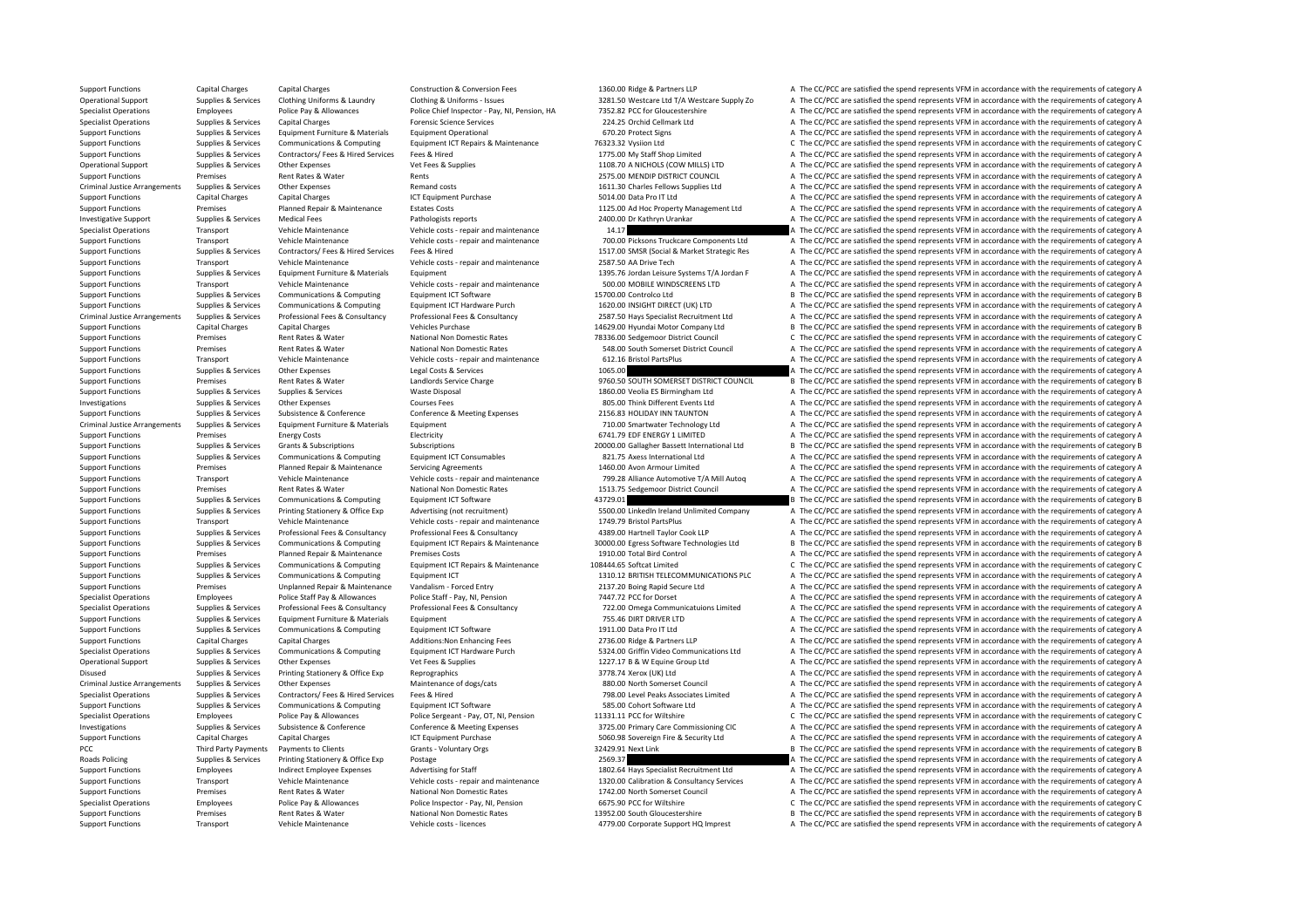Criminal Justice Arrangements Supplies & Services Capital Charges A The Criminal Charges Forensic Science Services Forensic Science Services 1723.15 Orchid Cellmark Ltd A The CC/PCC are satisfied the spend represents VFM i Support Functions Premises Rent Rates & Water Water Charges/Sewerages SBO.04 Water2Business A The CC/PCC are satisfied the spend represents VFM in accordance with the requirements of category A Operational Support Supplies & Services Clothing Uniforms & Laundry Clothing & Uniforms - Issues 677.00 Arco South West A The CC/PCC are satisfied the spend represents VFM in accordance with the requirements of category A Disused Supplies & Services Printing Stationery & Office Exp Reprographics Reprographics 1503.76 Xerox (UK) Ltd A The CC/PCC are satisfied the spend represents VFM in accordance with the requirements of category A The Coro Transport Vehicle Workshops/Maintenance Vehicle Workshop 3675.00 Calibration & Consultancy Services A The CC/PCC are satisfied the spend represents VFM in accordance with the requirements of category A Operational Support Supplies & Services Clothing Uniforms & Laundry Clothing & Uniforms - Issues 21000.00 HBS Healthcare Ltd Bille and Bille COC/PCC are satisfied the spend represents VFM in accordance with the requirement Investigative Support Supplies & Services Capital Charges Marges Forensic Science Services 3498.95 Orchid Cellmark Ltd A The CC/PCC are satisfied the spend represents VFM in accordance with the requirements of category A Roads Policing Supplies & Services Foulyoment Furniture & Materials Foulyoment Operational Furniture and the CONSO D.1ec International Limited A The CC/PCC are satisfied the spend represents VFM in accordance with the requ Support Functions Premises Energy Costs Gas Gas Gas and the Support Function and the CC/PCC are satisfied the spend represents VFM in accordance with the requirements of category A Investigative Supplies & Services Professional Fees & Consultancy Professional Fees & Consultancy Professional Fees & Consultancy Professional Fees & Consultancy Professional Fees & Consultancy Professional Fees & Consulta Specialist Operations Transport Vehicle Maintenance Vehicle costs repair and maintenance 2378.41 PCC for Devon & Cornwall A The CC/PCC are satisfied the spend represents VFM in accordance with the requirements of category Support Functions Premises Fuergy Costs Gas Gas 838.66 CORONA ENFRGY RETAIL 41TD A The CC/PCC are satisfied the spend represents VFM in accordance with the requirements of category A Roads Policing Supplies & Services Equipment Furniture & Materials Publications including books 3950.00 Firstcar Ltd A The CC/PCC are satisfied the spend represents VFM in accordance with the requirements of category A Support Functions Supplies & Services Professional Fees & Consultancy Professional Fees & Consultancy Professional Fees & Consultancy Consultancy Mark and Support Consultancy Ltd A The CC/PCC are satisfied the spend repres Support Functions Capital Charges Vehicle Conversions Vehicle Conversions Vehicle Conversions 2904.00 RS Fleet Installations Ltd A The CC/PCC are satisfied the spend represents VFM in accordance with the requirements of ca Criminal Justice Arrangements Supplies & Services Other Expenses Reward Scheme 798.60 Pearson Education Ltd A The CC/PCC are satisfied the spend represents VFM in accordance with the requirements of category A Operational Supplies A Supplies & Services Clothing Uniforms & Laundry Clothing & Uniforms Cause Clothing A Uniforms - Issues 9000.00 HBS Healthcare Ltd A The CC/PCC are satisfied the spend represents VFM in accordance wit Support Functions Premises Rent Rates & Water National Non Domestic Rates 692.17 Bath & North East Somerset A The CC/PCC are satisfied the spend represents VFM in accordance with the requirements of category A The Criment Support Functions Supplies & Services Equipment Furniture & Materials Equipment and the service and a service CHAIN A The CC/PCC are satisfied the spend represents VFM in accordance with the requirements of category A Investigations Third Party Payments Other Local Authorities or Forces Agency Payments - OLAS 10000.00 SOMERSET COUNTY COUNCIL BThe CC/PCC are satisfied the spend represents VFM in accordance with the requirements of catego A The CC/PCC are satisfied the spend represents VEM in accordance with the requirements of category A Contained Supplies & Services Clothing Uniforms & Laundry Clothing & Uniforms - Issues Services Services Ind Services Int C. The CC/PCC are satisfied the spend represents VEM in accordance with the requirements of category Support Functions Premises Premises Premises Support General Waste Costs STS.00 Perrys Recycling Ltd A The CC/PCC are satisfied the spend represents VFM in accordance with the requirements of category A Support Functions Supplies & Services Communications & Computing Equipment ICT Software Equipment ICT Software 1746.00 BUCHANAN COMPUTING A The CC/PCC are satisfied the spend represents VFM in accordance with the requireme A The CC/PCC are satisfied the spend represents VFM in accordance with the requirements of category A PCC Supplies & Services Grants & Subscriptions Subscriptions Subscriptions of the Subscriptions of the Subscriptions of category A The CC/PCC are satisfied the spend represents VFM in accordance with the requirements of ca Support Functions Premises Planned Repair & Maintenance Premises Costs 4018.46 AMP Biomass Fuel T/A AMP A The CC/PCC are satisfied the spend represents VFM in accordance with the requirements of category A Support Functions Supplies & Services Professional Fees & Consultancy Professional Fees & Consultancy Professional Fees & Consultancy 1440.00 a The CC/PCC are satisfied the spend represents VFM in accordance with the requi B The CC/PCC are satisfied the spend represents VFM in accordance with the requirements of category B Support Functions Supplies & Services Printing Stationery & Office Exp Postage 20.00 WA Products (UK) Ltd t/a SceneSafe A The CC/PCC are satisfied the spend represents VFM in accordance with the requirements of category A Operational Support Supplies & Services Clothing Uniforms & Laundry Clothing & Uniforms - non-stock 2016 Colomic Clothing Clothing A Uniforms - non-stock 2016 2016 2017 150.00 Arco South West A The CC/PCC are satisfied the PCC Third Party Payments Other Local Authorities or Forces Charges - Financial Services 33215.50 SOMERSET COUNTY COUNCIL B The CC/PCC are satisfied the spend represents VFM in accordance with the requirements of category C C The CC/PCC are satisfied the spend represents VFM in accordance with the requirements of category C Investigative Support Supplies & Services Capital Charges Capital Charges Forensic Science Services Forensic Science Services 3744.00 Orchid Cellmark Ltd A The CC/PCC are satisfied the spend represents VFM in accordance wi Operational Support Supplies & Services Printing Stationery & Office Exp Postage Printing Stationery & Office Exp Postage Printing Stationery & Office Exp Protage Printing Stationery & Office Exp Protage Printing Stationer Support Functions Supplies & Services Equipment Furniture & Materials Equipment and the materials Equipment 400.00 CJP Property Maintenance A The CC/PCC are satisfied the spend represents VFM in accordance with the require Sunnort Eunctions Sunniles & Separates Communications & Communications & Communications & Communications Equipment ICT Software 756.00 IDOOD Limited (Ideal Postcodes) a The CC/PCC are satisfied the spend represents VEM in Investigative Support Supplies & Services Equipment - Consumables Equipment - Consumables Equipment - Consumables Bas.00 AGX Holdings Ltd A The CC/PCC are satisfied the spend represents VFM in accordance with the requireme Support Functions Supplies & Services Communications & Computing Foundment ICT Consumables 9975.00 Sepura Ltd A The CC/PCC are satisfied the spend represents VFM in accordance with the requirements of category A Support Functions Capital Charges Capital Charges Support Purchase ICT Equipment Purchase 502.50 Bechtle Direct Ltd A The CC/PCC are satisfied the spend represents VFM in accordance with the requirements of category A Support Functions Supplies & Services Other Expenses 
Courses Fees Courses Courses Courses Courses Fees Courses Free Computing Ltd A The CC/PCC are satisfied the spend represents VFM in accordance with the requirements of Electricity Electricity and the COST SUPPORT A The CC/PCC are satisfied the spend represents VFM in accordance with the requirements of category A The CONCC are satisfied the spend represents VFM in accordance with the req Support Functions Supplies & Services Printing Stationery & Office Exp Postage 925.96 925.96 A The CC/PCC are satisfied the spend represents VFM in accordance with the requirements of category A Support Functions Premises Rent Rates & Water National Non Domestic Rates 1538.25 South Gloucestershire A The CC/PCC are satisfied the spend represents VFM in accordance with the requirements of category A Support Functions Premises Premises Rent Rates & Water Landlords Service Charge 262.17 Sedgemoor District Council A The CC/PCC are satisfied the spend represents VFM in accordance with the requirements of category A The Co A The CC/PCC are satisfied the spend represents VFM in accordance with the requirements of category A Support Functions Supplies & Services Equipment Furniture & Materials Publications including books 1110.00 BOOKSOURCE A The CC/PCC are satisfied the spend represents VFM in accordance with the requirements of category A Supplies Supplies & Services Equipment Furniture & Materials Equipment Operational Equipment Operational 58.1.66 WA Products (UK) Ltd t/a SceneSafe A The CC/PCC are satisfied the spend represents VFM in accordance with the Support Functions Support Support Support Communications & Communications Communications Communications Communications communications communications communications communications communications communications communication Support Functions Premises Rent Rates & Water National Non Domestic Rates 1161.75 North Somerset Council A The CC/PCC are satisfied the spend represents VFM in accordance with the requirements of category A Support Functions Capital Charges Capital Charges ICT Equipment Purchase 179634.00 INSIGHT DIRECT (UK) LTD C The CC/PCC are satisfied the spend represents VFM in accordance with the requirements of category C Support Functions Supplies & Services Catering Catering Catering Catering Catering Catering Catering Catering Catering and the spend in the spend represents VFM in accordance with the requirements of category B The CC/PCC Support Functions Premises Rent Rates & Water National Non Domestic Rates 19712.00 North Somerset Council B The CC/PCC are satisfied the spend represents VFM in accordance with the requirements of category B Criminal Justice Arrangements Supplies & Services Clothing Uniforms & Laundry Laundry & Dry Cleaning Manny ADD Cleaning 1200.47 Royal Devon and Exeter NHS Foundati A The CC/PCC are satisfied the spend represents VFM in acc Support Functions Premises Rent Rates & Water Rents Rents Rents Rents Rents Rents Rents Rents Rents Rents Rents<br>Support Functions A The CC/PCC are satisfied the spend represents VFM in accordance with the requirements of c Support Functions Supplies & Services Clothing Uniforms & Laundry Clothing & Uniforms - Issues 5596.64 GMK Ltd A The CC/PCC are satisfied the spend represents VFM in accordance with the requirements of category A The Criti Containers Supplies & Services Clothing Uniforms & Laundry Clothing & Uniforms - Issues 7410.40 WA Products (UK) I to the Serve Safe A The CC/PCC are satisfied the spend represents VEM in accordance with the requirements o Supplies Supplies & Services Communications & Computing Equipment ICT Repairs & Maintenance 32818.41 Specialist Computer Centres B The CC/PCC are satisfied the spend represents VFM in accordance with the requirements of ca Support Functions Premises Unplanned Repair & Maintenance Responsive Maint - Sanitary Services 3000.00 DRA Maintenance Ltd A The CC/PCC are satisfied the spend represents VFM in accordance with the requirements of category Support Functions Capital Charges Capital Charges Construction & Conversion Works 2863.00 MELHUISH & SAUNDERS LTD A The CC/PCC are satisfied the spend represents VFM in accordance with the requirements of category A Support Functions Premises Planned Repair & Maintenance Estates Costs 2878.00 DRA Maintenance Ltd A The CC/PCC are satisfied the spend represents VFM in accordance with the requirements of category A Support Functions Premises Rent Rates & Water National Non Domestic Rates 2816.00 North Somerset Council A The CC/PCC are satisfied the spend represents VFM in accordance with the requirements of category A Specialist Operations Transport Vehicle Allowances Travel fares Travel fares 145.37 A The CC/PCC are satisfied the spend represents VFM in accordance with the requirements of category A Support Functions Supplies & Services Professional Fees & Consultancy Professional Fees & Consultancy Professional Fees & Consultancy 1169.10 A The CC/PCC are satisfied the spend represents VFM in accordance with the requi Supplies & Services Equipment Furniture & Materials Equipment Operational environment of the CODUM DREA EXCHANGE GROUP A The CC/PCC are satisfied the spend represents VFM in accordance with the requirements of category A V A The CC/PCC are satisfied the spend represents VFM in accordance with the requirements of category A Supplies & Services Professional Fees & Consultancy Professional Fees & Consultancy Professional Fees & Consultancy Professional Fees & Consultancy Professional Fees & Consultancy Professional Fees & Consultancy 500.00 KSS Analyse Supplies & Services Insurance Insurance General Insurance General 2772.00 Aon UK LTD A The CC/PCC are satisfied the spend represents VFM in accordance with the requirements of category A Support Functions Supplies & Services Insurance Insurance General Insurance General 3074.00 Chief Police Officer Staff Associat A The CC/PCC are satisfied the spend represents VFM in accordance with the requirements of cat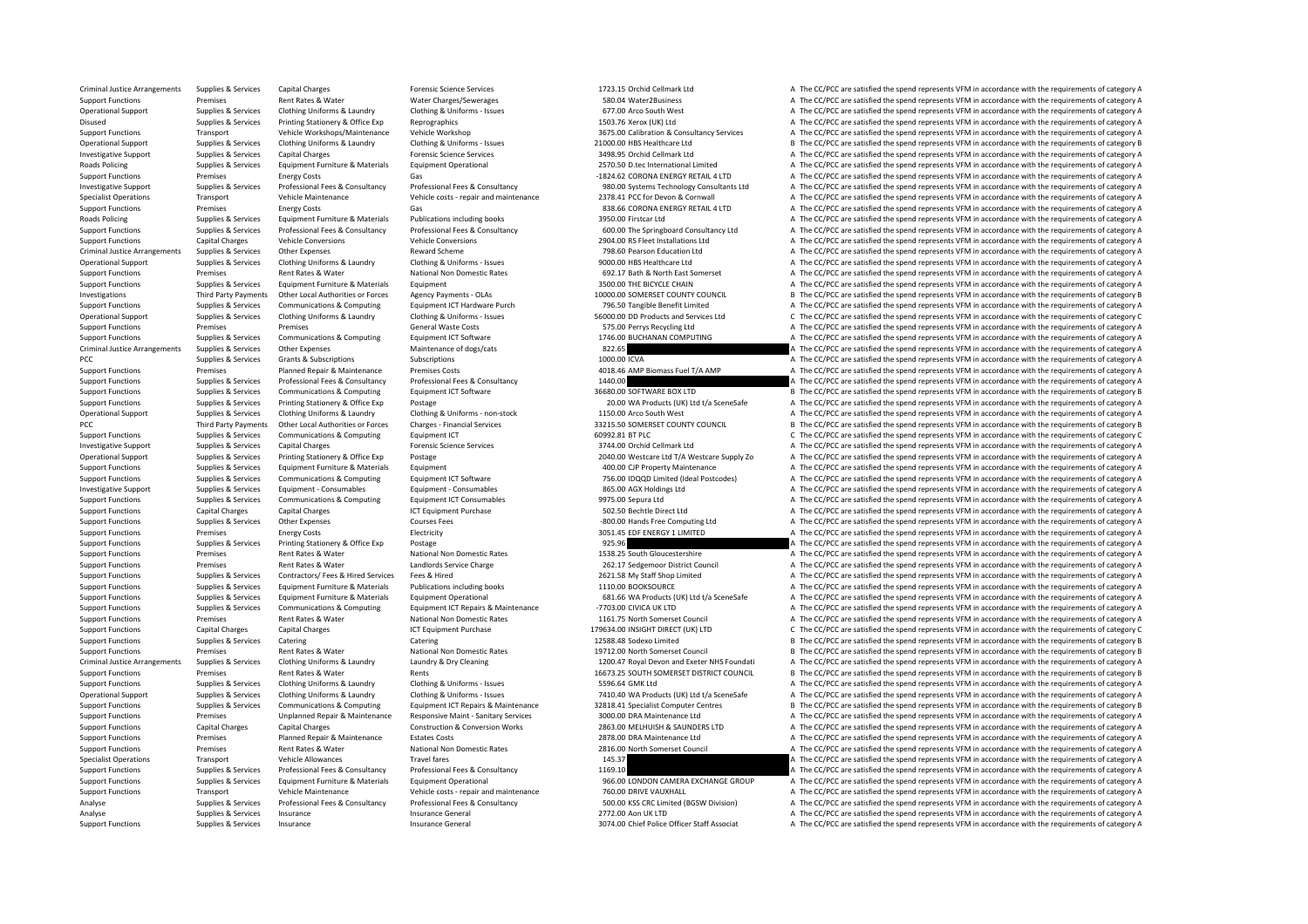Disused Supplies & Services Printing Stationery & Office Exp Reprographics Reprographics 1732.10 Xerox (UK) Ltd A The CC/PCC are satisfied the spend represents VFM in accordance with the requirements of category A

Support Functions Supplies & Services Insurance Insurance General Insurance General Spence Insurance Seneral Spence Staff Associat A The CC/PCC are satisfied the spend represents VFM in accordance with the requirements of Investigative Support Supplies & Services Medical Fees Pathologists reports Pathologists reports 2150.00 Dr Kathryn Urankar A The CC/PCC are satisfied the spend represents VFM in accordance with the requirements of categor Support Functions Premises Energy Costs Electricity Electricity 35502.71 EDF ENERGY 1 LIMITED B The CC/PCC are satisfied the spend represents VFM in accordance with the requirements of category B<br>Support Functions Support Support Functions Supplies & Services Professional Fees & Consultancy Professional Fees & Consultancy Professional Fees & Consultancy Support HQ Imprest A The CC/PCC are satisfied the spend represents VFM in accordance wit examples are rent Rates & Water Rents Alternative Rents And Rents Alternative Council A The CC/PCC are satisfied the spend represents VFM in accordance with the requirements of category A Roads Policing Supplies & Services Equipment Furniture & Materials Equipment Equipment Equipment Equipment Supplies A The CC/PCC are satisfied the spend represents VFM in accordance with the requirements of category A The Investigative Support Supplies & Services Professional Fees & Consultancy Professional Fees & Consultancy Professional Fees & Consultancy Support Support of the CC/PCC are satisfied the spend represents VFM in accordance w Support Functions Premises Fuergy Costs Gas Gas States Gas 570.91 CORONA ENFRGY RETAIL 4 LTD A The CC/PCC are satisfied the spend represents VFM in accordance with the requirements of category A Support Functions Premises Rent Rates & Water National Non Domestic Rates 1849.00 Bath & North East Somerset A The CC/PCC are satisfied the spend represents VFM in accordance with the requirements of category A Support Functions Supplies & Services Communications & Computing Faultoment ICT 701.11 Telefonica UK Limited A The CC/PCC are satisfied the spend represents VFM in accordance with the requirements of category A Investigative Support Capital Charges Capital Charges Sapital Charges ICT Equipment Purchase 53628.00 Bechtle Direct Ltd C The CC/PCC are satisfied the spend represents VFM in accordance with the requirements of category C Support Functions Premises Fuergy Costs Electricity Electricity 600.00 E on Energy Solutions Limited A The CC/PCC are satisfied the spend represents VFM in accordance with the requirements of category A Support Functions Premises Rent Rates & Water National Non Domestic Rates 3862.00 North Somerset Council A The CC/PCC are satisfied the spend represents VFM in accordance with the requirements of category A The Criteria Co Operational Support Supplies & Services Other Expenses Courses Fees Courses Fees 1350.00 Kent Police & Crime Commissioner A The CC/PCC are satisfied the spend represents VFM in accordance with the requirements of category Support Functions Premises Rent Rates & Water Water Charges/Sewerages 1459.97 Water2Business A The CC/PCC are satisfied the spend represents VFM in accordance with the requirements of category A Support Functions Transport Vehicle Maintenance Vehicle costs - repair and maintenance 1149.16 My Garage Automotive Ltd A The CC/PCC are satisfied the spend represents VFM in accordance with the requirements of category A Support Functions Supporters Supporters and the CONSULTING Professional Fees & Consultancy Professional Fees & Consultancy Professional Fees & Consultancy Professional Fees & Consultancy 20138.20 IBM (United Kingdom) Ltd A Support Functions Supplies & Services Communications & Computing Foulpment ICT Repairs & Maintenance 9281.58 Recipero Ltd A The CC/PCC are satisfied the spend represents VFM in accordance with the requirements of category Roads Policing Supplies & Services Printing Stationery & Office Exp Postage 2013.49 2013.49 A The CC/PCC are satisfied the spend represents VFM in accordance with the requirements of category A Criminal Justice Arrangements Supplies & Services Clothing Uniforms & Laundry Laundry A Dry Cleaning and the Management of category A The CC/PCC are satisfied the spend represents VFM in accordance with the requirements of Specialist Operations Specialist Operations Specialist Operations Supplies & Services A The CC/PCC are satisfied the spend represents VFM in accordance with the requirements of category A The Criteria and the requirements Local Policing Supplies & Services Communications & Computing Fquipment ICT Hardware Purch 850.00 Data Pro IT Ltd A The CC/PCC are satisfied the spend represents VFM in accordance with the requirements of category A Support Functions Capital Charges Capital Charges Capital Charges Vehicles Purchase 14629.00 Hyundai Motor Company Ltd B The CC/PCC are satisfied the spend represents VFM in accordance with the requirements of category B Support Functions Supplies & Services Communications & Computing Equipment ICT 7116.25 Telefonica UK Limited A The CC/PCC are satisfied the spend represents VFM in accordance with the requirements of category A The CAL Lim Analyse Supplies & Services Other Expenses Courses Fees Courses Fees 1250.00 Mayors Office for Policing and Crim A The CC/PCC are satisfied the spend represents VFM in accordance with the requirements of category A Specialist Operations Employees Police Pay & Allowances Housing Allowance - Chief Inspector 265.86 PCC for Gloucestershire A The CC/PCC are satisfied the spend represents VFM in accordance with the requirements of category Support Functions Supplies & Services Other Expenses Courses Fees 1155.00 Hands Free Computing Ltd A The CC/PCC are satisfied the spend represents VFM in accordance with the requirements of category A Roads Policing Supplies A Supplies & Services Equipment Furniture & Materials Equipment Operational A The COLLISERT Ech UK Ltd A The CC/PCC are satisfied the spend represents VFM in accordance with the requirements of cate A The CC/PCC are satisfied the spend represents VFM in accordance with the requirements of category A Analyse Employees Police Staff Pay & Allowances Staffing Agency 11585.09 Matrix SCM Ltd B The CC/PCC are satisfied the spend represents VFM in accordance with the requirements of category B Support Functions Premises Premises Premises Premises Seneral Waste Costs S23.46 SUEZ Recycling and Recovery UK Ltd A The CC/PCC are satisfied the spend represents VFM in accordance with the requirements of category A Supplies & Services Communications & Computing Equipment ICT Hardware Purch 200.23 Scan Computers International Ltd A The CC/PCC are satisfied the spend represents VFM in accordance with the requirements of category A Cour A The CC/PCC are satisfied the spend represents VFM in accordance with the requirements of category A Specialist Operations Employees Police Pay & Allowances Police Chief Inspector - Pay, NJ, Pension, HA 7163.32 PCC for Wiltshire C. The CC/PCC are satisfied the spend represents VFM in accordance with the requirements of ca Specialist Operations Employees Police Pay & Allowances Police PC - Pay, OT, NI, Pension, HA 16125.91 PCC for Wiltshire C The CC/PCC are satisfied the spend represents VFM in accordance with the requirements of category C Support Functions Transport Vehicle Maintenance Vehicle costs ‐ repair and maintenance 705.31 Rowcliffes Of Yeovil A The CC/PCC are satisfied the spend represents VFM in accordance with the requirements of category A Sunnort Eunctions Transport Vehicle Maintenance Vehicle costs-renair and maintenance 3251.59 Alliance Automotive T/A Mill Auton A The CC/PCC are satisfied the spend represents VEM in accordance with the requirements of cat Operational Supply of the Compless Services Clothing Uniforms & Laundry Clothing & Uniforms - Issues 2950.00 WA Products (UK) Ltd t/a SceneSafe A The CC/PCC are satisfied the spend represents VFM in accordance with the req Support Functions Premises Energy Costs Electricity Electricity 2688.72 British Gas Business (Electricity A The CC/PCC are satisfied the spend represents VFM in accordance with the requirements of category A Support Functions Capital Charges Capital Charges Capital Charges Capital Charges Other Plant & Equipment 2012<br>1383.32 CJ Freeman & Co Ltd A The CC/PCC are satisfied the spend represents VFM in accordance with the requirem Specialist Operations Employees Police Pay & Allowances Police PC - National Insurance 16.56 PCC for Dorset A The CC/PCC are satisfied the spend represents VFM in accordance with the requirements of category A The Criteria Support Functions Premises Energy Costs Category A Gas and Gas and Gas and Controller Costs Gas and Controller<br>Transport Support Controller Controller Costs Category A The CC/PCC are satisfied the spend represents VFM in a Support Functions Transport Vehicle Maintenance Vehicle costs ‐ repair and maintenance 507.01 Bristol PartsPlus A The CC/PCC are satisfied the spend represents VFM in accordance with the requirements of category A Supplies & Services Communications & Computing Equipment ICT Repairs & Maintenance 5473.75 VIRGIN MEDIA BUSINESS A The CC/PCC are satisfied the spend represents VFM in accordance with the requirements of category A Support Functions Premises Rent Rates Rent Rates Rent Rates National Non Domestic Rates 711.75 Mendip District Council A The CC/PCC are satisfied the spend represents VFM in accordance with the requirements of category A T Premises Energy Costs Gas Gas Contract Gas 1216.94 CORONA ENERGY RETAIL 4 LTD A The CC/PCC are satisfied the spend represents VFM in accordance with the requirements of category A Analyse Supplies & Services Insurance Supprements of category A Insurance General and a Strong and Managements of category A The CC/PCC are satisfied the spend represents VFM in accordance with the requirements of category Support Functions Transport Vehicle Hire Hire Hired Vehicle Costs Hired Vehicle Costs 656.00 TOLLGATE HIRE LTD A The CC/PCC are satisfied the spend represents VFM in accordance with the requirements of category A The Crip Support Functions Premises Rent Rates & Water National Non Domestic Rates 621.50 South Gloucestershire A The CC/PCC are satisfied the spend represents VFM in accordance with the requirements of category A Support Functions Capital Charges Capital Charges ICT Equipment Purchase 14611.00 Capita Secure Information Solutions B The CC/PCC are satisfied the spend represents VFM in accordance with the requirements of category B Specialist Operations Supplies & Services Subsistence Subsistence Subsistence Subsistence Subsistence Subsistence Subsistence and Subsistence Subsistence Subsistence Subsistence Subsistence Subsistence Subsistence Subsiste Support Functions Capital Charges Capital Charges Capital Charges ICT Equipment Purchase 27000.00 JML Software Solutions Ltd B The CC/PCC are satisfied the spend represents VFM in accordance with the requirements of catego Support Functions Premises Rent Rates & Water Rents Rents Rents 2160.00 SOMERSET COUNTY COUNCIL A The CC/PCC are satisfied the spend represents VFM in accordance with the requirements of category A Support Functions Supplies & Services Printing Stationery & Office Exp Postage Protage and S250.00 Quadient UK Limited A The CC/PCC are satisfied the spend represents VFM in accordance with the requirements of category A PCC POLICE PAY Allowances Police Pay & Allowances Police PC - National Insurance 362.25 C The CC/PCC are satisfied the spend represents VFM in accordance with the requirements of category C<br>Support Functions Premises Premi Support Functions Premises Energy Costs Gas Gas 1311.09 CORONA ENERGY RETAIL 4 LTD A The CC/PCC are satisfied the spend represents VFM in accordance with the requirements of category A The CC/PC are satisfied the spend rep Local Policing Supplies & Services Communications & Computing Foulpment ICT 1583.65 Bechtle Direct Ltd A The CC/PCC are satisfied the spend represents VFM in accordance with the requirements of category A Support Functions Transport Vehicle Maintenance Vehicle costs ‐ repair and maintenance 1399.33 THE BICYCLE CHAIN A The CC/PCC are satisfied the spend represents VFM in accordance with the requirements of category A Support Functions Premises Rent Rates & Water National Non Domestic Rates 47104.00 South Gloucestershire B The CC/PCC are satisfied the spend represents VFM in accordance with the requirements of category B<br>Support Functio Support Functions Supplies & Services Other Expenses Legal Costs & Services 18823.90 B The CC/PCC are satisfied the spend represents VFM in accordance with the requirements of category B Roads Policing Supplies & Services Equipment Furniture & Materials Equipment Repairs & Maintenance 5697.96 NDI Technologies Ltd A The CC/PCC are satisfied the spend represents VFM in accordance with the requirements of cat Support Functions Supplies & Services Communications & Computing Equipment ICT Equipment ICT 1293.22 BRITISH TELECOMMUNICATIONS PLC A The CC/PCC are satisfied the spend represents VFM in accordance with the requirements of Third Party Payments Other Local Authorities or Forces Charges - Financial Services 21673.25 South West Audit Partnership Ltd B The CC/PCC are satisfied the spend represents VFM in accordance with the requirements of categ Support Functions Supplies & Services Insurance Insurance General Insurance General Service Insurance Officer Staff Associat A The CC/PCC are satisfied the spend represents VFM in accordance with the requirements of catego Roads Policing Transport Vehicle Workshops/Maintenance Vehicle recovery 1394.00 AA Business Services A The CC/PCC are satisfied the spend represents VFM in accordance with the requirements of category A Investigative Suppo A The CC/PCC are satisfied the spend represents VFM in accordance with the requirements of category A Specialist Operations Employees Police Staff Pay & Allowances Police Staff - Pay, NI, Pension 5096.57 PCC for Wiltshire A The CC/PCC are satisfied the spend represents VFM in accordance with the requirements of category A Support Functions Supplies & Services Communications & Computing Equipment ICT Repairs & Maintenance 645.00 NCC Services Ltd 65.00 A The CC/PCC are satisfied the spend represents VFM in accordance with the requirements of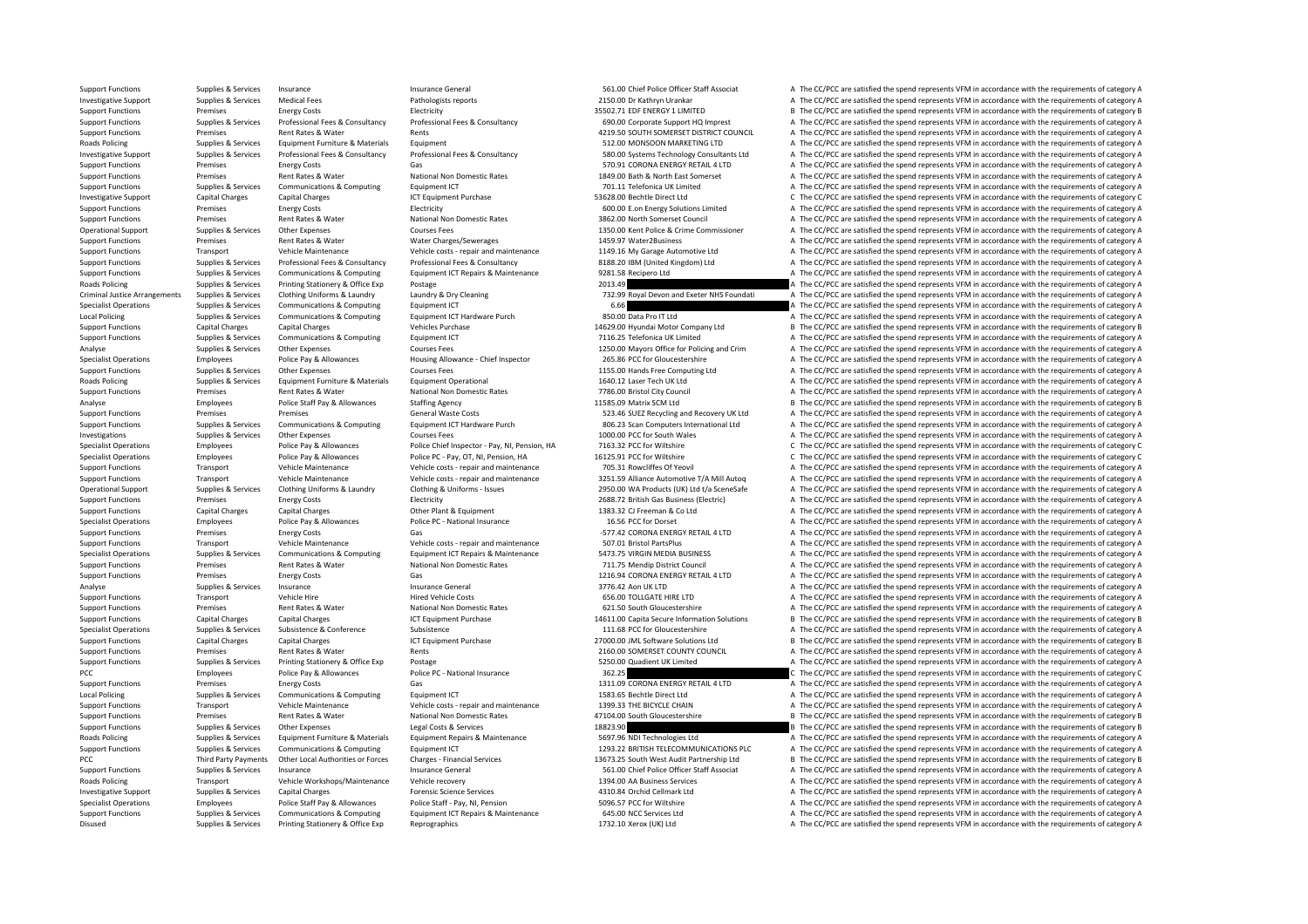Specialist Operations Employees Police Pay & Allowances Police Sergeant - Pay, NI, Pension 5345.43 PCC for Dorset A The CC/PCC are satisfied the spend represents VFM in accordance with the requirements of category A Investigative Support Supplies & Services Medical Fees Pathologists reports Pathologists reports 2651.00 Dr R J Delaney A The CC/PCC are satisfied the spend represents VFM in accordance with the requirements of category A Criminal Justice Arrangements Supplies & Services Medical Fees Doctors call out fees and the call out fees and the call out fees and the search of the CCPC are satisfied the spend represents VFM in accordance with the requ Criminal Justice Arrangements Supplies & Services Capital Charges Capital Charges Forensic Science Services 1595.10 Orchid Cellmark Ltd A The CC/PCC are satisfied the spend represents VFM in accordance with the requirement Support Functions Transport Vehicle Maintenance Vehicle costs ‐ commissioning 1567.52 RSG ENGINEERING LTD A The CC/PCC are satisfied the spend represents VFM in accordance with the requirements of category A Support Functions Supplies & Services Clothing Uniforms & Laundry Clothing & Uniforms - Issues 1022.04 GMK Ltd A The CC/PCC are satisfied the spend represents VFM in accordance with the requirements of category A Specialist Operations Supplies & Services Professional Fees & Consultancy Professional Fees & Consultancy Professional Fees & Consultancy Professional Fees & Consultancy and a Consultance and the consultance and the spend Investigative Support Supplies & Services Capital Charges Services Forensic Science Services 3459.30 Orchid Cellmark Itd A The CC/PCC are satisfied the spend represents VFM in accordance with the requirements of category A Support Functions Supplies & Services Other Expenses Legal Fees 3rd Party 1000.00 A The CC/PCC are satisfied the spend represents VFM in accordance with the requirements of category A Local Policing Supplies & Services Communications & Computing Foulpment ICT 3749.85 Bechtle Direct Ltd A The CC/PCC are satisfied the spend represents VFM in accordance with the requirements of category A Support Functions Supplies & Services Other Expenses Legal Costs & Services 689.60 A The CC/PCC are satisfied the spend represents VFM in accordance with the requirements of category A The CC/PCC are satisfied the spend re Support Functions Supplies & Services Communications & Computing Faultoment ICT Consumables 628.65 Axess International Ltd A The CC/PCC are satisfied the spend represents VFM in accordance with the requirements of category Support Functions Supplies & Services Insurance Insurance General and the Service Officer Staff Associat A The CC/PCC are satisfied the spend represents VFM in accordance with the requirements of category A Support Functions Supplies & Services Other Expenses Legal Costs & Services 2001 2000 740.00 A The CC/PCC are satisfied the spend represents VFM in accordance with the requirements of category A The Critical Costs are sent Support Functions Premises Rent Rates & Water Landlords Service Charge 1465.23 Matthews & Goodman LLP A The CC/PCC are satisfied the spend represents VFM in accordance with the requirements of category A Specialist Operations Premises Energy Costs Gas Gas Gas SP.71 CORONA ENERGY RETAIL 4 LTD A The CC/PCC are satisfied the spend represents VFM in accordance with the requirements of category A Support Functions Premises Energy Costs Gas Gas Gas Support Retaining the CC/PCC are satisfied the spend represents VFM in accordance with the requirements of category A Support Functions Premises Rent Rates & Water National Non Domestic Rates Support Functional A The CC/PCC are satisfied the spend represents VFM in accordance with the requirements of category A The County Council A The CC Support Functions Supplies & Services Printing Stationery & Office Exp Advertising (not recruitment) 217.03 SOMERSET COUNTY COUNCIL A The CC/PCC are satisfied the spend represents VFM in accordance with the requirements of Support Functions Premises Planned Repair & Maintenance Estates Costs 1700.00 Aquarius Waste Management Ltd A The CC/PCC are satisfied the spend represents VFM in accordance with the requirements of category A The Costs 19 Support Functions Supplies & Services Communications & Computing Telephone Calls 141.48 BRITISH TELECOMMUNICATIONS PLC <sup>B</sup> The CC/PCC are satisfied the spend represents VFM in accordance with the requirements of category B Support Functions Capital Charges Capital Charges Construction & Conversion Fees 1350.60 GRATNELLS LTD A The CC/PCC are satisfied the spend represents VFM in accordance with the requirements of category A Support Functions Supplies & Services Contractors/ Fees & Hired Services Fees & Hired 1759.17 My Staff Shop Limited A The CC/PCC are satisfied the spend represents VFM in accordance with the requirements of category A Investigations Supplies & Services Professional Fees & Consultancy Professional Fees & Consultancy Professional Fees & Consultancy Supplies A The CC/PCC are satisfied the spend represents VFM in accordance with the require Supplies A Service Corporation Supplies A Service Corporation Supplies A The CC/PCC are satisfied the spend represents VFM in accordance with the requirements of category A Services 691.99 A The CC/PCC are satisfied the sp Support Functions Premises Cleaning & Domestic Supplies Cleaning Charges Cleaning Charges 16039.21 Sodexo Limited B The CC/PCC are satisfied the spend represents VFM in accordance with the requirements of category B Specialist Operations Supplies & Services Communications & Computing Equipment ICT 600.37 Telefonica UK Limited A The CC/PCC are satisfied the spend represents VFM in accordance with the requirements of category A Support Functions Premises Rent Rates & Water Water Charges/Sewerages 1993.59 Water 2Business A The CC/PCC are satisfied the spend represents VFM in accordance with the requirements of category A The Support of the spend r C The CC/PCC are satisfied the spend represents VFM in accordance with the requirements of category C Support Functions Premises Energy Costs Gas Gas Gas Corona ENERGY RETAIL 4 LTD A The CC/PCC are satisfied the spend represents VFM in accordance with the requirements of category A Support Functions Premises Energy Costs Gas Gas Gas CORONA ENERGY RETAIL 4 LTD A The CC/PCC are satisfied the spend represents VFM in accordance with the requirements of category A Investigative Support Supplies & Services Medical Fees Pathologists reports Pathologists reports 2651.00 Dr A J Leffery A The CC/PCC are satisfied the spend represents VFM in accordance with the requirements of category A C The CC/PCC are satisfied the spend represents VFM in accordance with the requirements of category C Criminal Justice Arrangements Supplies & Services Professional Fees & Consultancy Professional Fees & Consultancy Professional Fees & Consultancy Professional Fees & Consultancy Professional Fees & Consultancy Consultancy Local Policing Supplies & Services Communications & Computing Fquipment ICT Hardware Purch 510.00 Data Pro IT Ltd A The CC/PCC are satisfied the spend represents VFM in accordance with the requirements of category A Support Functions Premises Rent Rates & Water National Non Domestic Rates 589.25 South Somerset District Council A The CC/PCC are satisfied the spend represents VFM in accordance with the requirements of category A Support Functions Transport Vehicle Hire Support Hired Vehicle Costs 500.80 Scot Group Ltd A The CC/PCC are satisfied the spend represents VFM in accordance with the requirements of category A Support Functions Premises Energy Costs Electricity Electricity Electricity Electricity Electricity and the state of the Support Electricity and the Support Functions and the spend represents VFM in accordance with the req Support Functions Supplies & Services Communications & Computing Fouldment ICT 42964.41 BRITISH TELECOMMUNICATIONS PLC B The CC/PCC are satisfied the spend represents VFM in accordance with the requirements of category B Support Functions Supplies & Services Other Expenses 2001 Courses Fees 2176.80 The Strengths People Ltd A The CC/PCC are satisfied the spend represents VFM in accordance with the requirements of category A The CC/PCC are s Support Functions Premises Energy Costs Energy Costs Gas Gas Gas -1011.94 CORONA ENERGY RETAIL 4 LTD A The CC/PCC are satisfied the spend represents VFM in accordance with the requirements of category A Theory Costs Fear o Transport Vehicle Maintenance Vehicle costs ‐ repair and maintenance 575.66 DRIVE VAUXHALL A The CC/PCC are satisfied the spend represents VFM in accordance with the requirements of category A Operational Support Supplies Services Other Expenses Vet Fees & Supplies Services Supplies 563.69 Golden Valley Veterinary Hospital A The CC/PCC are satisfied the spend represents VFM in accordance with the requirements of Support Functions Supplies & Services Communications & Computing Equipment ICT Repairs & Maintenance 96017.07 PHOENIX SOFTWARE LTD C The CC/PCC are satisfied the spend represents VFM in accordance with the requirements of Criminal Justice Arrangements Supplies & Services Equipment Furniture & Materials Equipment Repairs & Maintenance 995.61 Coldstar (UK) Ltd a A The CC/PCC are satisfied the spend represents VFM in accordance with the requir PCC Third Party Payments Payments to Clients Grants Voluntary Orgs 14916.67 Resolve West B The CC/PCC are satisfied the spend represents VFM in accordance with the requirements of category B Specialist Operations Supplies & Services Subsistence 8 Conference Accommodation 2866.66 A The CC/PCC are satisfied the spend represents VFM in accordance with the requirements of category A Support Functions Capital Charges Capital Charges Capital Charges Construction & Conversion Fees 8775.00 HLMAD LIMITED A The CC/PCC are satisfied the spend represents VFM in accordance with the requirements of category A T Specialist Operations Supplies & Services Capital Charges Capital Charges Forencic Science Services 371.01 Key Forensic Services Ltd A The CC/PCC are astisfied the spend represents VFM in accordance with the requirements o Roads Policing Premises Rent Rates & Water National Non Domestic Rates 3178.00 North Somerset Council A The CC/PCC are satisfied the spend represents VFM in accordance with the requirements of category A Support Functions Supplies & Services Communications & Computing Equipment ICT 34769.82 BRITISH TELECOMMUNICATIONS PLC B The CC/PCC are satisfied the spend represents VFM in accordance with the requirements of category B Criminal Justice Arrangements Supplies & Services Other Expenses Maintenance of dogs/cats Maintenance of dogs/cats 642.98 A The CC/PCC are satisfied the spend represents VFM in accordance with the requirements of category Support Functions Transport Vehicle Maintenance Vehicle costs ‐ repair and maintenance 536.20 Darwin Diesels Ltd A The CC/PCC are satisfied the spend represents VFM in accordance with the requirements of category A Analyse Supplies & Services Insurance Supprements of category A Insurance General G73.34 ZURICH INSURANCE COMPANY A The CC/PCC are satisfied the spend represents VFM in accordance with the requirements of category A Support Functions Supplies & Services Equipment Furniture & Materials Equipment Operational exacts Equipment Operational 1548.00 GMK Ltd A The CC/PCC are satisfied the spend represents VFM in accordance with the requiremen Support Functions Capital Charges Capital Charges 2001 2001 2000.00 Data Pro IT Ltd B The CC/PCC are satisfied the spend represents VFM in accordance with the requirements of category B Investigative Support The Support Ch Investigative Support Supplies & Services Capital Charges Services Forensic Science Services 3600.00 Tim Lawrence FRCS A The CC/PCC are satisfied the spend represents VFM in accordance with the requirements of category A Disused Premises Rent Rates & Water National Non Domestic Rates 1047.00 Sedgemoor District Council A The CC/PCC are satisfied the spend represents VFM in accordance with the requirements of category A Support Functions Supplies & Services Communications & Computing Equipment ICT Hardware Purch 980.00 980.00 A The CC/PCC are satisfied the spend represents VFM in accordance with the requirements of category A The Criminal Support Functions Supplies & Services Other Expenses Legal Costs & Services 1250.00 A The CC/PCC are satisfied the spend represents VFM in accordance with the requirements of category A Support Functions Supplies & Services Contractors/ Fees & Hired Services Fees & Hired 3880.00 My Staff Shop Limited A The CC/PCC are satisfied the spend represents VFM in accordance with the requirements of category A Support Functions Premises Rent Rates & Water Water Charges/Sewerages 4750.78 Western Power Distribution (SW) A The CC/PCC are satisfied the spend represents VFM in accordance with the requirements of category A The Common Support Functions Premises Premises Energy Costs Gas Gas Gas Gas Communications Gas Communications Gas Communications Gas Communications Gas Communications Communications Communications Communications and Engineergy A The Support Functions Supplies & Services Communications & Computing Equipment ICT Software 6820.00 Controlco Ltd A The CC/PCC are satisfied the spend represents VFM in accordance with the requirements of category A Specialist Operations Supplies & Services Capital Charges A The Services Capital Charges Forensic Science Services Supplies A The CC/PCC are satisfied the spend represents VFM in accordance with the requirements of categor B The CC/PCC are satisfied the spend represents VFM in accordance with the requirements of category B Support Functions Transport Vehicle Maintenance Vehicle costs ‐ repair and maintenance 554.00 Vehicle Livery Solutions Ltd A The CC/PCC are satisfied the spend represents VFM in accordance with the requirements of category Support Functions Premises Energy Costs Gas Gas Gas SAS.19 CORONA ENERGY RETAIL 4 LTD A The CC/PCC are satisfied the spend represents VFM in accordance with the requirements of category A Analyse Supplies & Services Insurance Insurance General Insurance General 7089.60 Aon UK LTD A The CC/PCC are satisfied the spend represents VFM in accordance with the requirements of category A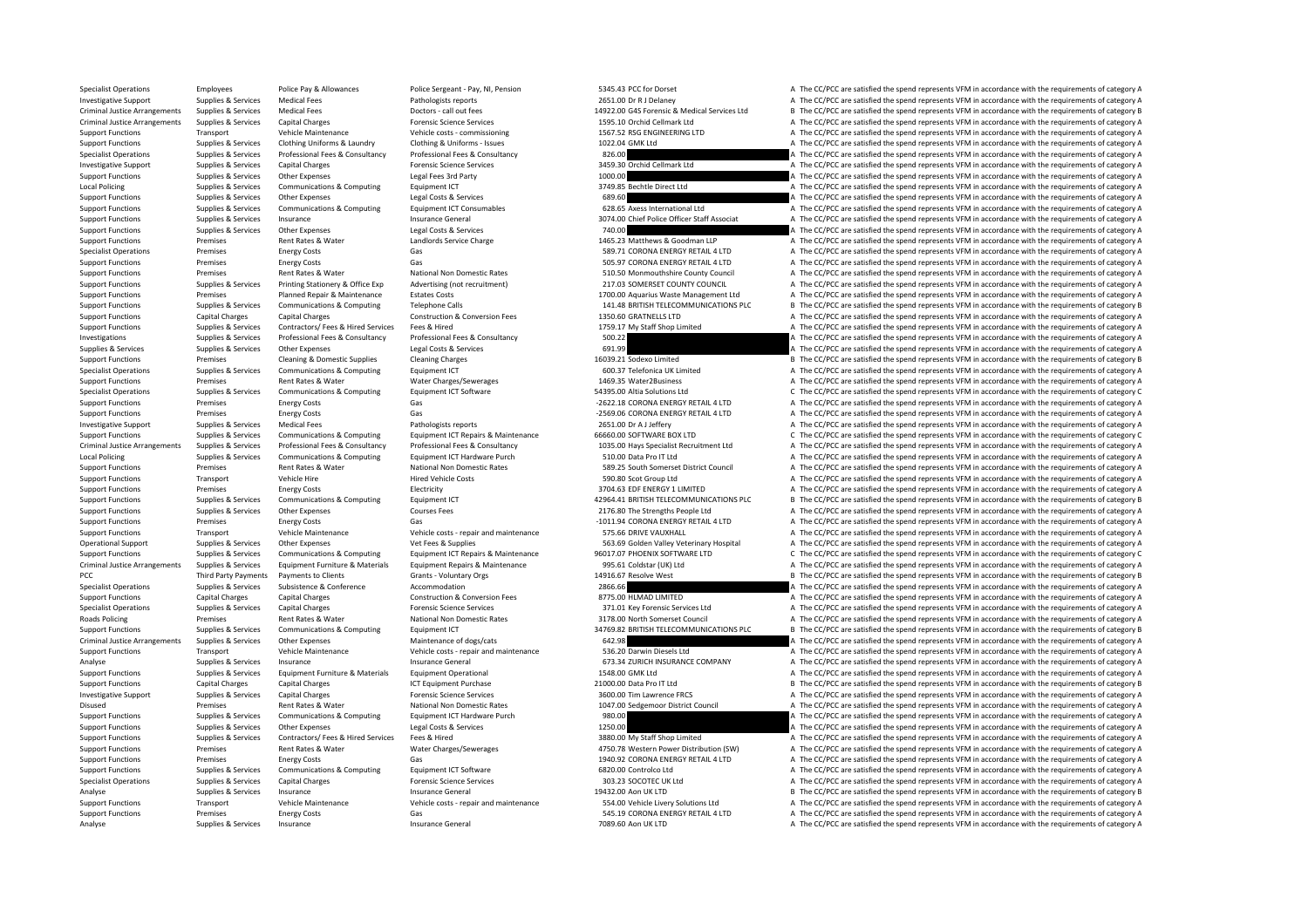Support Functions Premises Energy Costs Gas Gas Gas Communications and Controller A The CC/PCC are satisfied the spend represents VFM in accordance with the requirements of category A Support Functions Transport Vehicle Maintenance Vehicle costs ‐ repair and maintenance 688.28 Rowcliffes Of Yeovil A The CC/PCC are satisfied the spend represents VFM in accordance with the requirements of category A Operational Support Employees Police Pay & Allowances Police PC - Pay, OT, NI, Pension 5494.59 PCC for Wiltshire C The CC/PCC are satisfied the spend represents VFM in accordance with the requirements of category C The Cri PCC Third Party Payments Payments of Clients Grants - Voluntary Orgs 21244.34 Swan Advocacy Network B The CC/PCC are satisfied the spend represents VFM in accordance with the requirements of category B Insurance General Se Analyse Supplies Services Insurance Insurance General Analyse Analyse Insurance General Analyse C The CC/PCC are satisfied the spend represents VFM in accordance with the requirements of category C are satisfied the spend Operational Support Transport Vehicle Allowances Travel fares Travel fares A The CC/PCC are satisfied the spend represents VFM in accordance with the requirements of category A Support Functions Supplies & Services Other Expenses Courses Fees Courses Fees 956.00 Hands Free Computing Ltd A The CC/PCC are satisfied the spend represents VFM in accordance with the requirements of category A Support Functions Premises Rent Rates & Water Water Charges/Sewerages 3320.55 Western Power Distribution (SW) A The CC/PCC are satisfied the spend represents VFM in accordance with the requirements of category A Support Functions Supplies & Services Insurance Insurance General Insurance General Spend and the Section of the CC/PCC are satisfied the spend represents VFM in accordance with the requirements of category A PCC Supplies & Services Contractors/ Fees & Hired Services Fees & Hired 21683.15 National Offender Management Servic B The CC/PCC are satisfied the spend represents VFM in accordance with the requirements of category B<br>Sup Support Functions Supplies & Services Communications & Computing Equipment ICT 3175.92 Telefonica UK Limited A The CC/PCC are satisfied the spend represents VFM in accordance with the requirements of category A The Crip of Specialist Operations Supplies & Services Other Expenses Courses Fees Courses Fees 1590.00 Think Different Events Ltd A The CC/PCC are satisfied the spend represents VFM in accordance with the requirements of category A Roads Policing Supplies & Services Other Expenses Courses Fees 3960.00 AI TRAINING SERVICES LTD A The CC/PCC are satisfied the spend represents VFM in accordance with the requirements of category A<br>Supplies A Services Comm Support Functions Supplies & Services Communications & Computing Faultoment ICT 16099.76 BRITISH TELECOMMUNICATIONS PLC B The CC/PCC are satisfied the spend represents VFM in accordance with the requirements of category B Support Functions Transport Vehicle Maintenance Vehicle costs ‐ tyres and tubes 954.95 GOODYEAR DUNLOP TYRES UK LTD A The CC/PCC are satisfied the spend represents VFM in accordance with the requirements of category A Investigative Support Supplies & Services Professional Fees & Consultancy Professional Fees & Consultancy Professional Fees & Consultancy Professional Fees & Consultancy Professional Fees & Consultancy Support 675.96 PCC f Support Functions Premises Rent Rates & Water National Non Domestic Rates 1472.50 Somerset West and Taunton Council A The CC/PCC are satisfied the spend represents VFM in accordance with the requirements of category A Support Functions Supplies & Services Subsistence Subsistence Hospitality Hospitality + 408.00 Bridgwater & Taunton College A The CC/PCC are satisfied the spend represents VFM in accordance with the requirements of categor Support Functions Premises Planned Repair & Maintenance Estates Costs 1458.00 Datel Services Ltd A The CC/PCC are satisfied the spend represents VFM in accordance with the requirements of category A Support Functions Employees Employees Indirect Employee Expenses Refunds - Contributions Refunds - Contributions 3212.22 A The CC/PCC are satisfied the spend represents VFM in accordance with the requirements of category A Analyse Supplies & Services Insurance Insurance Supplies & Services Insurance General Analyse Insurance Ceneral ADOLOGY B The CC/PCC are satisfied the spend represents VFM in accordance with the requirements of category B Criminal Justice Arrangements Sunnlies & Services Foujoment Furniture & Materials Foujoment Furniture & Materials Foujoment 1990.00 SELECTAMARK SECURITY SYSTEMS PLC A The CC/PCC are satisfied the spend represents VEM in ac Support Functions Supplies & Services Communications & Computing Equipment ICT Consumables 750.00 Data Pro IT Ltd A The CC/PCC are satisfied the spend represents VFM in accordance with the requirements of category A Support Functions Supplies & Services Other Expenses Legal Fees 3rd Party 2000.00 2000.00 A The CC/PCC are satisfied the spend represents VFM in accordance with the requirements of category A The CC/PCC are satisfied the s Support Functions Premises Energy Costs Electricity 4351.64 EDF ENERGY 1 LIMITED A The CC/PCC are satisfied the spend represents VFM in accordance with the requirements of category A Support Functions Capital Charges Capital Charges 2013 2005 20057.00 Oleeo plc 20057.00 Oleeo plc B The CC/PCC are satisfied the spend represents VFM in accordance with the requirements of category B Specialist Operations Supplies & Services Subsistence Subsistence Subsistence Subsistence Subsistence Subsistence Subsistence Subsistence Subsistence Subsistence Subsistence Subsistence Subsistence Subsistence Subsistence Specialist Operations Premises Energy Costs Electricity Electricity Electricity Butchicity 3145.02 EDF ENERGY 1 LIMITED A The CC/PCC are satisfied the spend represents VFM in accordance with the requirements of category A A The CC/PCC are satisfied the spend represents VFM in accordance with the requirements of category A Specialist Operations Premises Energy Costs Electricity Electricity A The CC/PCC are satisfied the spend represents VFM in accordance with the requirements of category A Support Functions Premises Rent Rates & Water Rents Rents Rents Rents Rents Rents Rents Rents Rents Rents Rents Rents Rents Rents Rents Rents A The CC/PCC are satisfied the spend represents VFM in accordance with the requi Specialist Operations Employees Police Pay & Allowances Police Inspector - Pay, NJ, Pension 6629.99 PCC for Devon & Cornwall<br>PCC Are CC/PCC are satisfied the spend represents VFM in accordance with the requirements of cate A The CC/PCC are satisfied the spend represents VFM in accordance with the requirements of category A Support Functions Supplies & Services Communications & Computing Equipment ICT Equipment ICT 1605.00 EE Limited A The CC/PCC are satisfied the spend represents VFM in accordance with the requirements of category A The Crip Support Functions Premises Rent Rates & Water National Non Domestic Rates 638.25 South Somerset District Council A The CC/PCC are satisfied the spend represents VFM in accordance with the requirements of category A Analyse Supplies & Services Insurance Supprements of category A Insurance General and a Service and a Service of the CC/PCC are satisfied the spend represents VFM in accordance with the requirements of category A Sunnort Eunctions Transport Vehicle Maintenance Vehicle costs repair and maintenance Season alliance Automotive T/A Mill Auton A The CC/PCC are satisfied the spend represents VEM in accordance with the requirements of cate Support Functions Supplies & Services Equipment Eurniture & Materials Equipment Equipment Equipment and the Support The CC/PCC are satisfied the spend represents VFM in accordance with the requirements of category A The CC Criminal Justice Arrangements Supplies & Services Other Expenses Maintenance of dogs/cats Maintenance of dogs/cats 604.49 A The CC/PCC are satisfied the spend represents VFM in accordance with the requirements of category Specialist Operations Employees Police Pay & Allowances Police PC - Pay, NI, Pension, HA 4962.39 PCC for Devon & Cornwall A The CC/PCC are satisfied the spend represents VFM in accordance with the requirements of category Support Functions Transport Vehicle Maintenance Vehicle costs – repair and maintenance 914.49 BMW (UK) Ltd A The CC/PCC are satisfied the spend represents VFM in accordance with the requirements of category A The Criteria Communications & Computing Equipment ICT Hardware Purch 3006.26 Tangible Benefit Limited A The CC/PCC are satisfied the spend represents VFM in accordance with the requirements of category A<br>Police Staff Overtime Police St Specialist Operations Employees Police Staff Overtime Police Staff - Overtime 1590.25 PCC for Devon & Cornwall B The CC/PCC are satisfied the spend represents VFM in accordance with the requirements of category B Roads Policing Supplies & Services Printing Stationery & Office Exp Postage 2011.89 3671.89 A The CC/PCC are satisfied the spend represents VFM in accordance with the requirements of category A Investigative Support Supplies & Services Capital Charges Capital Charges Forensic Science Services 4668.17 Key Forensic Services Ltd A The CC/PCC are satisfied the spend represents VFM in accordance with the requirements Other Expenses and The CC/PCC are satisfied the spend represents VFM in accordance with the requirements of category A Support Functions Supplies & Services Other Expenses Legal Costs & Services 1800.00 A The CC/PCC are satisfied the spend represents VFM in accordance with the requirements of category A Support Functions Third Party Payments Other Local Authorities or Forces Contributions to Other Forces 4890.00 PCC for Gloucestershire A The CC/PCC are satisfied the spend represents VFM in accordance with the requirements Sunnort Eunglies & Services Sunning Furniture & Materials Foujoment Cleaning & Materials And Soft Services (1997) For Soft Services California Sunning Cleaning Business And The COPCC are satisfied the spend represents VEM Support Functions Premises Rent Rates & Water Premises Leases 872940.57 Blue Light Partnership C The CC/PCC are satisfied the spend represents VFM in accordance with the requirements of category C Support Functions Supplies & Services Communications & Computing Equipment ICT Consumables 1325.00 Data Pro IT Ltd A The CC/PCC are satisfied the spend represents VFM in accordance with the requirements of category A PCC Supplies & Services Grants & Subscriptions Subscriptions Subscriptions Subscriptions Subscriptions Subscriptions Subscriptions Subscriptions Subscriptions Subscriptions Subscriptions and an experiment of category B Cri Support Functions Supplies Services Other Expenses Courses Fees 739.20 Pearson Education Ltd A The CC/PC are satisfied the spend represents VFM in accordance with the requirements of category A Support Functions Transport Vehicle Maintenance Vehicle costs - repair and maintenance S34.06 Royal Devon and Exeter NHS Foundati A The CC/PCC are satisfied the spend represents VFM in accordance with the requirements of c Specialist Operations Supplies & Services Subsistence Subsistence Subsistence Subsistence Subsistence Subsistence Subsistence and Subsistence and the spend a The CC/PCC are satisfied the spend represents VFM in accordance Support Functions Premises Rent Rates & Water National Non Domestic Rates 715.00 Somerset West and Taunton Council A The CC/PCC are satisfied the spend represents VFM in accordance with the requirements of category A The C Premises Energy Costs Electricity Electricity 3951.14 EDF ENERGY 1 LIMITED A The CC/PCC are satisfied the spend represents VFM in accordance with the requirements of category A Support Functions Transport Vehicle Hire Hire Hired Vehicle Costs 1162.50 COUNTY CARS A The CC/PCC are satisfied the spend represents VFM in accordance with the requirements of category A Support Functions Premises Energy Costs Electricity Electricity (Electricity 1990) and the spend Electricity 4541.86 EDF ENERGY 1 LIMITED A The CC/PCC are satisfied the spend represents VFM in accordance with the requireme Analyse Supplies & Services Other Expenses Financial Adjustments Financial Adjustments **Financial Adjustments** A The CC/PCC are satisfied the spend represents VFM in accordance with the requirements of category A Criminal Justice Arrangements Supplies & Services Medical Fees Doctors - call out fees Doctors and the Supplies Arrangements Supplies & Services Medical Fees Doctors - call out fees 157232.92 G4S Forensic & Medical Service Specialist Operations Supplies & Services Other Expenses Courses Fees Courses Fees 894.00 Primary Care Commissioning CIC A The CC/PCC are satisfied the spend represents VFM in accordance with the requirements of category A Support Functions Supplies & Services Communications & Computing Equipment ICT Repairs & Maintenance 38386.28 CDW Limited B The CC/PCC are satisfied the spend represents VFM in accordance with the requirements of category Operational Support Supplies & Services Other Expenses Dogs - Food Dogs - Food 720.50 Crown Petfoods Ltd A The CC/PCC are satisfied the spend represents VFM in accordance with the requirements of category A Support Functions Premises Energy Costs Electricity Electricity and Electricity 2521.21 EDF ENERGY 1 LIMITED A The CC/PCC are satisfied the spend represents VFM in accordance with the requirements of category A The Compone A The CC/PCC are satisfied the spend represents VFM in accordance with the requirements of category A Support Functions Transport Vehicle Maintenance Vehicle costs ‐ repair and maintenance 1264.00 AA Business Services A The CC/PCC are satisfied the spend represents VFM in accordance with the requirements of category A Support Functions Premises Rent Rates & Water National Non Domestic Rates 7221.00 Bristol City Council A The CC/PCC are satisfied the spend represents VFM in accordance with the requirements of category A Support Functions Premises Rent Rates & Water National Non Domestic Rates 46592.00 Bath & North East Somerset B The CC/PCC are satisfied the spend represents VFM in accordance with the requirements of category B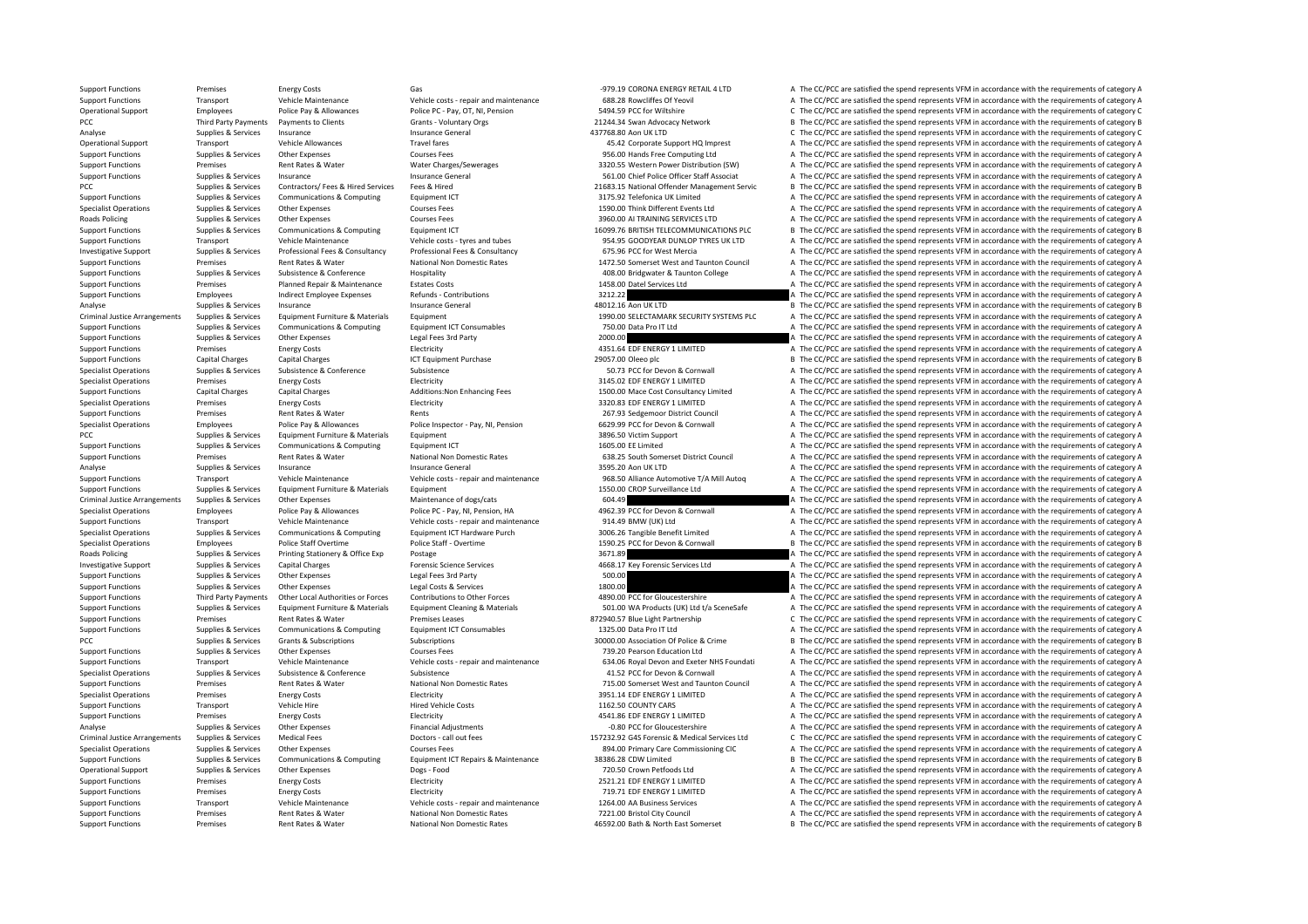Support Functions Supplies & Services Communications & Computing Equipment ICT Hardware Purch 629.98 Bechtle Direct Ltd A The CC/PCC are satisfied the spend represents VFM in accordance with the requirements of category A Roads Policing Supplies & Services Equipment Furniture & Materials Equipment Equipment 2360.00 CIRRUS RESEARCH PLC A The CC/PCC are satisfied the spend represents VFM in accordance with the requirements of category A Support Functions Capital Charges Capital Charges Content Other Plant & Equipment 3470.00 Avon Armour Limited A The CC/PCC are satisfied the spend represents VFM in accordance with the requirements of category A Support Functions Transport Vehicle Maintenance Vehicle costs ‐ repair and maintenance 1169.77 My Garage Automotive Ltd A The CC/PCC are satisfied the spend represents VFM in accordance with the requirements of category A Analyse Supplies Services Insurance Insurance General Insurance General 3170.72 Aon UK LTD A The CC/PCC are satisfied the spend represents VFM in accordance with the requirements of category A Support Functions Transport Vehicle Maintenance Vehicle costs ‐ repair and maintenance – –649.68 BMW (UK) Ltd A The CC/PCC are satisfied the spend represents VFM in accordance with the requirements of category A Support Functions Supplies & Services Communications & Computing Equipment ICT Software 9000.00 9000.00 A The CC/PCC are satisfied the spend represents VFM in accordance with the requirements of category A The Cripment of Local Policing Third Party Payments to Clients Grants Voluntary Orgs 59086.00 SOMERSET COUNTY COUNCIL C The CC/PCC are satisfied the spend represents VFM in accordance with the requirements of category C Support Functions Supplies & Services Communications & Computing Equipment ICT Repairs & Maintenance 4493.42 CIVICA UK LTD A The CC/PCC are satisfied the spend represents VFM in accordance with the requirements of category Support Functions Supplies & Services Capital Charges Marges Forensic Science Services 795.60 Abbott Toxicology Ltd A The CC/PCC are satisfied the spend represents VFM in accordance with the requirements of category A The Support Functions Premises Energy Costs Energy Costs Electricity Electricity Electricity Electricity Electricity Electricity and the Support Functions a The CC/PCC are satisfied the spend represents VFM in accordance with Support Functions Supplies & Services Clothing Uniforms & Laundry Clothing & Laundry Clothing & Uniforms - Issues 506.92 MedTree A The CC/PCC are satisfied the spend represents VFM in accordance with the requirements of ca Analyse Supplies & Services Insurance Insurance Supplies & Services Insurance General Insurance General 15397.76 Aon UK LTD B The CC/PCC are satisfied the spend represents VFM in accordance with the requirements of categor Specialist Operations Supplies & Services Subsistence Subsistence Subsistence Subsistence Subsistence Subsistence Subsistence Subsistence Subsistence Subsistence Conference Subsistence Subsistence Conference Subsistence Su Investigative Support Supplies & Services Capital Charges Marges Forensic Science Services Forensic Science Services 6163.95 Orchid Cellmark Ltd A The CC/PCC are satisfied the spend represents VFM in accordance with the re Analyse Supplies & Services Other Expenses Financial Adjustments 6.08 BT PLC C The CC/PCC are satisfied the spend represents VFM in accordance with the requirements of category C Support Functions Employees Indirect Employee Expenses Refunds - Contributions 3259.60 3259.60 A The CC/PCC are satisfied the spend represents VFM in accordance with the requirements of category A The CC/PCC are satisfied Support Functions Supplies & Services Other Expenses Cost Of Appeals Cost Of Appeals 2500.00 A The CC/PCC are satisfied the spend represents VFM in accordance with the requirements of category A The Criminal lustice Arrang Criminal Justice Arrangements Supplies & Services Other Expenses Courses Fees 1350.00 Kent Police & Crime Commissioner A The CC/PCC are satisfied the spend represents VFM in accordance with the requirements of category A Support Functions Supplies & Services Communications & Computing Equipment ICT Repairs & Maintenance 21708.12 WPC Software Ltd Bill Band Bill Band and the CC/PCC are satisfied the spend represents VFM in accordance with th Transport Vehicle Maintenance Weblicle Costs - repair and maintenance 1389.99 Babcock Vehicle Engineering Limited A The CC/PCC are satisfied the spend represents VEM in accordance with the requirements of category A Support Functions Premises Rent Rates & Water Rents Rents Rents and Rents 3750.00 Bargain Parking Itd A The CC/PCC are satisfied the spend represents VFM in accordance with the requirements of category A Investigations Supplies & Services Other Expenses Visits & Activities Visits Activities 5000.00 Future Stars Coaching A The CC/PCC are satisfied the spend represents VFM in accordance with the requirements of category A Specialist Operations Premises Rent Rates & Water Mational Non Domestic Rates 2086.25 North Somerset Council A The CC/PCC are satisfied the spend represents VFM in accordance with the requirements of category A The Departm Transport Vehicle Maintenance Vehicle orts - repair and maintenance 551.36 Fawcetts Garage (Newbury) Ltd A The CC/PCC are satisfied the spend represents VFM in accordance with the requirements of category A Support Functions Capital Charges Capital Charges Construction & Construction & Conversion Fees 945.00 Office Installation (Bristol) Ltd A The CC/PCC are satisfied the spend represents VFM in accordance with the requiremen Specialist Operations Employees Police Pay & Allowances Police Chief Inspector - Pay. NJ. Pension. HA 7830.69 PCC for Gloucestershire A The CC/PCC are satisfied the spend represents VFM in accordance with the requirements Support Functions Transport Vehicle Maintenance Vehicle costs – repair and maintenance and maintenance 630.65 Bristol PartsPlus A The CC/PCC are satisfied the spend represents VFM in accordance with the requirements of cat A The CC/PCC are satisfied the spend represents VFM in accordance with the requirements of category A Support Functions Supplies & Services Equipment Furniture & Materials Equipment 2600.94 WURTH UK LTD A The CC/PCC are satisfied the spend represents VFM in accordance with the requirements of category A Support Functions Supplies & Services Capital Charges Forensic Science Services 663.00 Abbott Toxicology Ltd A The CC/PCC are satisfied the spend represents VFM in accordance with the requirements of category A Support Functions Premises Planned Repair & Maintenance Estates Costs 1050.00 Solar Valley Electrical Limited A The CC/PCC are satisfied the spend represents VFM in accordance with the requirements of category A The Crical B The CC/PCC are satisfied the spend represents VFM in accordance with the requirements of category B Support Functions Capital Charges Capital Charges Capital Charges ICT Equipment Purchase ICT Equipment Purchase 709.00 Bechtle Direct Ltd A The CC/PCC are satisfied the spend represents VFM in accordance with the requireme Local Policing Supplies & Services Catering Catering Catering Catering Catering Catering Category A The CC/PCC are satisfied the spend represents VFM in accordance with the requirements of category A Support Functions Premises Rent Rates & Water Landlords Service Charge 3680.11 MENDIP DISTRICT COUNCIL A The CC/PCC are satisfied the spend represents VFM in accordance with the requirements of category A Disused Third Party Payments Payments to Clients Contrasts Clients Grants - Voluntary Orgs 2590.00 Crimestoppers Trust A The CC/PCC are satisfied the spend represents VFM in accordance with the requirements of category A Specialist Operations Supplies & Services Communications & Computing Telephone Calls Telephone Calls 1351.72 Telefonica UK Limited A The CC/PCC are satisfied the spend represents VFM in accordance with the requirements of Support Functions Supplies & Services Other Expenses Courses Fees 1463.00 College of Policing Ltd A The CC/PCC are satisfied the spend represents VFM in accordance with the requirements of category A Support Functions Premises Premises Unplanned Repair & Maintenance Vandalism - Forced Entry 1826.00 Boing Rapid Secure Ltd A The CC/PCC are satisfied the spend represents VFM in accordance with the requirements of category Support Functions Supplies & Services Printing Stationery & Office Exp Postage 30.00 ATL Dunbar Ltd 30.00 ATL Dunbar Ltd A The CC/PCC are satisfied the spend represents VFM in accordance with the requirements of category A Support Functions Support Functions Supplies A The CC/PCC are satisfied the spend represents VFM in accordance with the requirements of category A The CC/PCC are satisfied the spend represents VFM in accordance with the re Containers Supplies & Services Clothing Uniforms & Laundry Clothing & Liniforms - Issues 43092.00 Medi Dent Disposable International B. The CC/PCC are satisfied the spend represents VEM in accordance with the requirements Specialist Operations Supplies & Services Subsistence Subsistence Subsistence Subsistence Subsistence Subsistence 7.67 A The CC/PCC are satisfied the spend represents VFM in accordance with the requirements of category A Operational Support Supplies & Services Equipment Furniture & Materials Equipment Operational experational 86334.40 VIKING ARMS LTD C The CC/PCC are satisfied the spend represents VFM in accordance with the requirements of C The CC/PCC are satisfied the spend represents VFM in accordance with the requirements of category C Support Functions Premises Rent Rates & Water National Non Domestic Rates 907.75 Bristol City Council A The CC/PCC are satisfied the spend represents VFM in accordance with the requirements of category A Specialist Operations Premises Planned Repair & Maintenance Premises Costs 1980.00 Romac Building Contractors Ltd A The CC/PCC are satisfied the spend represents VFM in accordance with the requirements of category A The Cr Investigative Support Supplies & Services Capital Charges Capital Charges Forensic Science Services 6949.04 Support Capital Charges Forensic Support of category A The CC/PC are satisfied the spend represents VFM in accorda Support Functions Transport Vehicle Maintenance Vehicle costs ‐ repair and maintenance 845.20 RSG ENGINEERING LTD A The CC/PCC are satisfied the spend represents VFM in accordance with the requirements of category A Support Functions Transport Vehicle Maintenance Vehicle costs ‐ tyres and tubes 2498.41 GOODYEAR DUNLOP TYRES UK LTD A The CC/PCC are satisfied the spend represents VFM in accordance with the requirements of category A Support Functions Supplies & Services Contractors/ Fees & Hired Services Fees & Hired 13140.74 PCC for Gloucestershire B The CC/PCC are satisfied the spend represents VFM in accordance with the requirements of category B<br>S Support Functions Premises Fuergy Costs Gas Gas 1153.20 CORONA ENFRGY RETAIL 4 LTD A The CC/PCC are satisfied the spend represents VFM in accordance with the requirements of category A Support Functions Premises Rent Rates & Water National Non Domestic Rates 834.25 South Gloucestershire A The CC/PCC are satisfied the spend represents VFM in accordance with the requirements of category A Support Functions Premises Cleaning & Domestic Supplies Cleaning Charges Cleaning Charges 9964.59 Sodexo Limited A The CC/PCC are satisfied the spend represents VFM in accordance with the requirements of category A The CO/ Support Functions Transport Vehicle Maintenance Vehicle costs – repair and maintenance 1311.40 BMW (UK) Ltd A The CC/PCC are satisfied the spend represents VFM in accordance with the requirements of category A The Criteria Support Functions Third Party Payments Other Local Authorities or Forces Contributions to Other Forces S000.60 GMCA - GMP A The CC/PCC are satisfied the spend represents VFM in accordance with the requirements of category Investigations Supplies & Services Professional Fees & Consultancy Professional Fees & Consultancy Consultancy 1200.00 A The CC/PCC are satisfied the spend represents VFM in accordance with the requirements of category A Disused Premises Rent Rates & Water Landlords Service Charge 2292.20 PSJ Properties Ltd A The CC/PCC are satisfied the spend represents VFM in accordance with the requirements of category A The CONCLET A The CC/PCC are sat Support Functions Premises Rent Rates & Water Rents Rents Rents Rents Rents 16673.25 SOUTH SOMERSET DISTRICT COUNCIL B The CC/PCC are satisfied the spend represents VFM in accordance with the requirements of category B Supplies & Services Communications & Computing Equipment ICT Hardware Purch 1741.84 Data-Path Office Network Services A The CC/PCC are satisfied the spend represents VFM in accordance with the requirements of category A Support Functions Premises Rent Rates & Water Hire of Accommodation 1750.00 Defence Infrastructure Organisation A The CC/PCC are satisfied the spend represents VFM in accordance with the requirements of category A Specialist Operations Supplies & Services Subsistence Subsistence Subsistence Subsistence Subsistence Subsistence Subsistence Subsistence Subsistence Subsistence Subsistence Subsistence Subsistence and the Subsistence and Support Functions Transport Vehicle Maintenance Vehicle costs – fuel Vehicle Costs – fuel 34780.86 Arval UK Ltd B The CC/PCC are satisfied the spend represents VFM in accordance with the requirements of category B<br>Sunnort Support Functions Premises Rent Rates & Water Mational Non Domestic Rates 22528.00 Bristol City Council and B The CC/PCC are satisfied the spend represents VFM in accordance with the requirements of category B Investigativ A The CC/PCC are satisfied the spend represents VFM in accordance with the requirements of category A Support Functions Premises Unplanned Repair & Maintenance Responsive Maint - Ceilings 3672.12 DRA Maintenance Itd A The CC/PCC are satisfied the spend represents VFM in accordance with the requirements of category A Support Functions Transport Vehicle Maintenance Vehicle costs ‐ repair and maintenance 1323.44 BRISTOL STREET MOTORS A The CC/PCC are satisfied the spend represents VFM in accordance with the requirements of category A Support Functions Supplies & Services Other Expenses Legal Costs & Services 850.00 A The CC/PCC are satisfied the spend represents VFM in accordance with the requirements of category A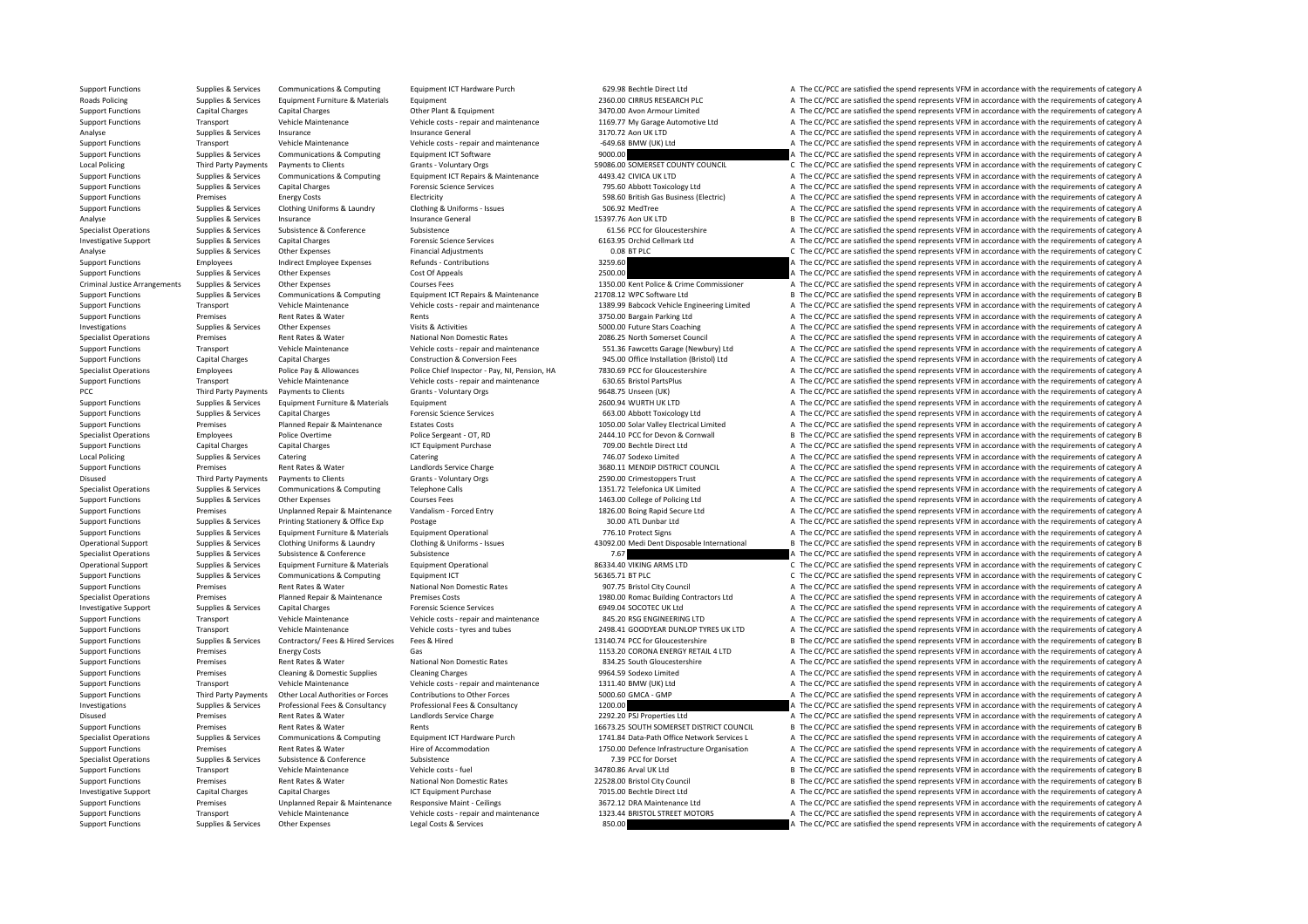Investigative Support Supplies & Services Equipment - Consumables Equipment - Consumables Equipment - Consumables Equipment - Consumables Equipment - Consumables 599.80 Tetra Scene of Crime International A The CC/PCC are s

Investigations Supplies & Services Communications & Computing Equipment ICT Hardware Purch 1895.19 CJ Freeman & Co Ltd A The CC/PCC are satisfied the spend represents VFM in accordance with the requirements of category A Support Functions Supplies & Services Contractors/ Fees & Hired Services Fees & Hired Services Fees & Hired 645.00 My Staff Shop Limited A The CC/PCC are satisfied the spend represents VFM in accordance with the requiremen Support Functions Capital Charges Capital Charges Construction Construction & Conversion Fees 1400.00 Ridge & Partners LLP A The CC/PCC are satisfied the spend represents VFM in accordance with the requirements of category Support Functions Supplies & Services Communications & Computing Equipment ICT Repairs & Maintenance 45491.00 Oleeo plc are a many product B The CC/PCC are satisfied the spend represents VFM in accordance with the requirem Operational Support Supplies & Services Subsistence & Conference Subsistence 20.03 PCC for Wiltshire C The CC/PCC are satisfied the spend represents VFM in accordance with the requirements of category C Operational Support Supplies & Services Other Expenses Vet Fees & Supplies Vet Fees & Supplies Vet Fees & Supplies 876.16 Golden Valley Veterinary Hospital A The CC/PCC are satisfied the spend represents VFM in accordance Support Functions Premises Unplanned Repair & Maintenance Responsive Maint Mechanical Plant 983.00 NETWORK SECURITY SYSTEMS EUROPE (UK A The CC/PCC are satisfied the spend represents VFM in accordance with the requirements Sunnort Functions Sunniles & Services Contractors/ Fees & Hired Services Fees & Hired Services Fees & Hired 3333.15 Havs Specialist Recruitment Itd A The CC/PCC are satisfied the spend represents VFM in accordance with the Supplies & Services Supplies & Services Other Expenses Legal Costs & Services 1811.32 A The CC/PCC are satisfied the spend represents VFM in accordance with the requirements of category A Support Functions Premises Rent Rates & Water Mational Non Domestic Rates 1120.50 Mendip District Council A The CC/PCC are satisfied the spend represents VFM in accordance with the requirements of category A The Council Sp Specialist Operations Employees Police Pay & Allowances Police PC - Pay, NI, Pension 4742.89 PCC for Devon & Cornwall A The CC/PCC are satisfied the spend represents VFM in accordance with the requirements of category A Support Functions Supplies & Services Other Expenses Cost Of Appeals Cost Of Appeals 2750.00 2750.00 A The CC/PCC are satisfied the spend represents VFM in accordance with the requirements of category A Support Functions Supplies & Services Other Expenses Legal Fees 3rd Party 1518.00 1518.00 A The CC/PCC are satisfied the spend represents VFM in accordance with the requirements of category A The CC/PCC are satisfied the s Investigative Support Capital Charges Capital Charges 1998.00 Tangible Benefit Limited A The CC/PCC are satisfied the spend represents VFM in accordance with the requirements of category A Support Functions Supplies & Services Subsistence & Conference Conference Conference A Meeting Expenses Support Facebook David Support Functions A The CC/PCC are satisfied the spend represents VFM in accordance with the re Support Functions Capital Charges Capital Charges Construction & Conversion Works 185288.90 Midas Construction Ltd C The CC/PCC are satisfied the spend represents VFM in accordance with the requirements of category C Support Functions Supplies & Services Communications & Computing Equipment ICT 2420.00 Telefonica UK Limited A The CC/PCC are satisfied the spend represents VFM in accordance with the requirements of category A The Cripmen Disused Premises Rent Rates & Water National Non Domestic Rates 701.28 Bath & North East Somerset A The CC/PCC are satisfied the spend represents VFM in accordance with the requirements of category A Support Functions Transport Vehicle Maintenance Vehicle costs ‐ repair and maintenance 680.00 GOODYEAR DUNLOP TYRES UK LTD A The CC/PCC are satisfied the spend represents VFM in accordance with the requirements of category Roads Policing Supplies & Services Printing Stationery & Office Exp Postage Protage Printing Stationery & Office Exp Postage Protage 574.21 TNT INTERNATIONAL A The CC/PCC are satisfied the spend represents VFM in accordanc B. The CC/PCC are satisfied the spend represents VEM in accordance with the requirements of category B. Operational Support Supplies & Services Other Expenses Horses Forage Horses Forage 864.00 A NICHOLS (COW MILLS) LTD A The CC/PCC are satisfied the spend represents VFM in accordance with the requirements of category A Specialist Operations Supplies & Services Contractors/ Fees & Hired Services Fees & Hired 500.00 St Giles Trust A The CC/PCC are satisfied the spend represents VFM in accordance with the requirements of category A Analyse Employees Police Staff Pay & Allowances Staffing Agency 9892.21 Matrix SCM Ltd A The CC/PCC are satisfied the spend represents VFM in accordance with the requirements of category A The School and School and School Postage Supplies Supplies Supplies State Supplies A The CC/PCC are satisfied the spend represents VFM in accordance with the requirements of category A The CC/PCC are satisfied the spend represents VFM in accordance with t Operational Support Supplies & Services Other Expenses Dogs - Food 1371.60 Crown Petfoods Ltd A The CC/PCC are satisfied the spend represents VFM in accordance with the requirements of category A Supplies & Services Communications & Computing Equipment ICT Repairs & Maintenance 18828.00 KIM Software Solutions Ltd B The CC/PCC are satisfied the spend represents VFM in accordance with the requirements of category B Support Functions Supplies & Services Insurance Insurance General Support The Support Content of Content of Content A The CC/PCC are satisfied the spend represents VFM in accordance with the requirements of category A The Specialist Operations Transport Vehicle Allowances Travel fares 10.80 PCC for Gloucestershire A The CC/PCC are satisfied the spend represents VFM in accordance with the requirements of category A Specialist Operations Supplies & Services Equipment Furniture & Materials Equipment Equipment 622.00 LONDON CAMERA EXCHANGE GROUP A The CC/PCC are satisfied the spend represents VFM in accordance with the requirements of c Supplies & Services Communications & Computing Equipment ICT Repairs & Maintenance 69331.15 IBM (United Kingdom) Ltd C The CC/PCC are satisfied the spend represents VFM in accordance with the requirements of category C Operational Support Supplies & Services Clothing Uniforms & Laundry Clothing & Uniforms - Issues and the suppor<br>
Supplies & Services Insurance Omeral Insurance General Musulman and the service of the CC/PCC are satisfied t B The CC/PCC are satisfied the spend represents VFM in accordance with the requirements of category B Support Functions Third Party Payments Other Local Authorities or Forces Contributions to Other Forces and a 4312.24 PCC for Gloucestershire and A The CC/PCC are satisfied the spend represents VFM in accordance with the re Support Functions Premises Energy Costs Functions Electricity Functions and the COSTS Electricity of the Spend Represents VFM in accordance with the requirements of category A Support Functions Supplies & Services Communications & Computing Equipment ICT Repairs & Maintenance 5264.62 Hootsuite Inc Support Functions A The CC/PCC are satisfied the spend represents VFM in accordance with the requir Specialist Operations Third Party Payments Other Ioral Authorities or Forces Contributions to Other Forces 5222 80 PCC for Gloucestershire a The CC/PCC are satisfied the spend represents VFM in accordance with the requirem Roads Policing Supplies A Services Printing Stationery & Office Exp Postage Printing Stationery & Office Exp Postage 1745.00 1745.00 A The CC/PCC are satisfied the spend represents VFM in accordance with the requirements o Support Functions Premises Unplanned Repair & Maintenance Responsive Maint - Ceilings 3672.12 DRA Maintenance Ltd A The CC/PCC are satisfied the spend represents VFM in accordance with the requirements of category A Specialist Operations Transport Vehicle Allowances Travel fares Travel fares 35.00 PCC for Devon & Cornwall A The CC/PCC are satisfied the spend represents VFM in accordance with the requirements of category A Investigative Support Capital Charges Capital Charges Acepty Capital Charges ICT Equipment Purchase 16924.50 Bechtle Direct Ltd B The CC/PCC are satisfied the spend represents VFM in accordance with the requirements of cat Investigations of Courses Fees 9950.00 Micro Systemation Limited A The CC/PCC are satisfied the spend represents VFM in accordance with the requirements of category A The CC/PCC are satisfied the spend represents VFM in ac Support Functions Capital Charges Capital Charges Other Plant & Fouloment 5605.00 Commercial Transfer Limited A The CC/PCC are satisfied the spend represents VFM in accordance with the requirements of category A Support Functions Supplies & Services Printing Stationery & Office Exp Stationery Stationery A The CC/PCC are satisfied the spend represents VFM in accordance with the requirements of category A Support Functions Supplies & Services Insurance Concretal Support Insurance General 3074.00 Chief Police Officer Staff Associat A The CC/PCC are satisfied the spend represents VFM in accordance with the requirements of cat PCC Supplies & Services Other Expenses Legal Costs & Services 3400.00 A The CC/PCC are satisfied the spend represents VFM in accordance with the requirements of category A Support Functions Premises Planned Repair & Maintenance Estates Costs 4900.00 Romac Building Contractors Ltd A The CC/PCC are satisfied the spend represents VFM in accordance with the requirements of category A Support Functions Capital Charges Capital Charges Capital Charges Other Plant & Equipment Other Plant & Equipment 5250.00 THE BICYCLE CHAIN A The CC/PCC are satisfied the spend represents VFM in accordance with the require Support Functions Supplies Services Communications & Computing Equipment ICT Software 600.00 Iken Business Ltd A The CC/PCC are satisfied the spend represents VFM in accordance with the requirements of category A The CC/PC Criminal Justice Arrangements Supplies & Services Other Expenses Remand costs Remand costs 975.00 First West of England Ltd A The CC/PCC are satisfied the spend represents VFM in accordance with the requirements of categor Support Functions Supplies & Services Contractors/ Fees & Hired Services Fees & Hired Services Fees & Hired Services Fees & Hired Services Fees & Hired Services Fees & Hired Services Fees & Hired Services Fees & Hired Serv Support EuroCyPCC are satisfied the spend represents VFM in accordance with the requirements of category A support Europe Unity of the CyPCC are satisfied the spend represents VFM in accordance with the requirements of cat Analyse Third Party Payments to Clients Grants Voluntary Orgs 443800.00 Bristol City Council C The CC/PCC are satisfied the spend represents VFM in accordance with the requirements of category C Support Functions Premises Energy Costs Gas Gas 10617.64 CORONA ENERGY RETAIL 4 LTD B The CC/PCC are satisfied the spend represents VFM in accordance with the requirements of category B Support Functions Transport Vehicle Maintenance Vehicle costs ‐ repair and maintenance 1220.00 AA Drive Tech A The CC/PCC are satisfied the spend represents VFM in accordance with the requirements of category A The CC/PC a Local Policing Supplies & Services Equipment - Consumables Equipment - Consumables Equipment - Consumables Equipment - Consumables and the spend To a The CC/PCC are satisfied the spend represents VFM in accordance with the Investigative Supplies & Services Professional Fees & Consultancy Professional Fees & Consultancy Professional Fees & Consultancy Professional Fees & Consultancy Professional Fees & Consultancy Professional Fees & Consulta Specialist Operations Premises Rent Rates & Water Rents Rents Rents Rents Rents Rents Rents Rents Rents 12733.00 Bristol Airport B The CC/PCC are satisfied the spend represents VFM in accordance with the requirements of ca Specialist Operations Police Overtime Police PC · OT, RD, BH 6296.71 PCC for Devon & Cornwall B The CC/PCC are satisfied the spend represents VFM in accordance with the requirements of category B and the reduirements of ca Support Functions Premises Unplanned Repair & Maintenance Responsive Maint · Sanitary Services 1248.18 DRA Maintenance Ltd A The CC/PCC are satisfied the spend represents VFM in accordance with the requirements of category Support Functions Transport Vehicle Maintenance Vehicle costs - repair and maintenance 683.03 BRISTOL STREET MOTORS A The CC/PCC are satisfied the spend represents VFM in accordance with the requirements of category A Support Functions Supplies & Services Other Expenses Legal Fees 3rd Party 637.00 637.00 A The CC/PCC are satisfied the spend represents VFM in accordance with the requirements of category A Support Functions Premises Planned Repair & Maintenance CCTV 1800.66 Sovereign Fire & Security Ltd A The CC/PCC are satisfied the spend represents VFM in accordance with the requirements of category A Investigations Transport Vehicle Hire Hired Vehicle Costs 590.80 Scot Group Ltd A The CC/PCC are satisfied the spend represents VFM in accordance with the requirements of category A Support Functions Supplies & Services Communications & Computing Equipment ICT Repairs & Maintenance 1576.66 WESTON DIGITAL TECHNOLOGIES LTD A The CC/PCC are satisfied the spend represents VFM in accordance with the requir C The CC/PCC are satisfied the spend represents VFM in accordance with the requirements of category C Supplies & Services Communications & Computing Foujoment ICT Software and any and a services Itd C. The CC/PCC are satisfied the spend represents VFM in accordance with the requirements of category C. Support Functions Capital Charges Capital Charges A Capital Charges A The CC/PCC are satisfied the spend represents VFM in accordance with the requirements of category A The CC/PCC are satisfied the spend represents VFM in